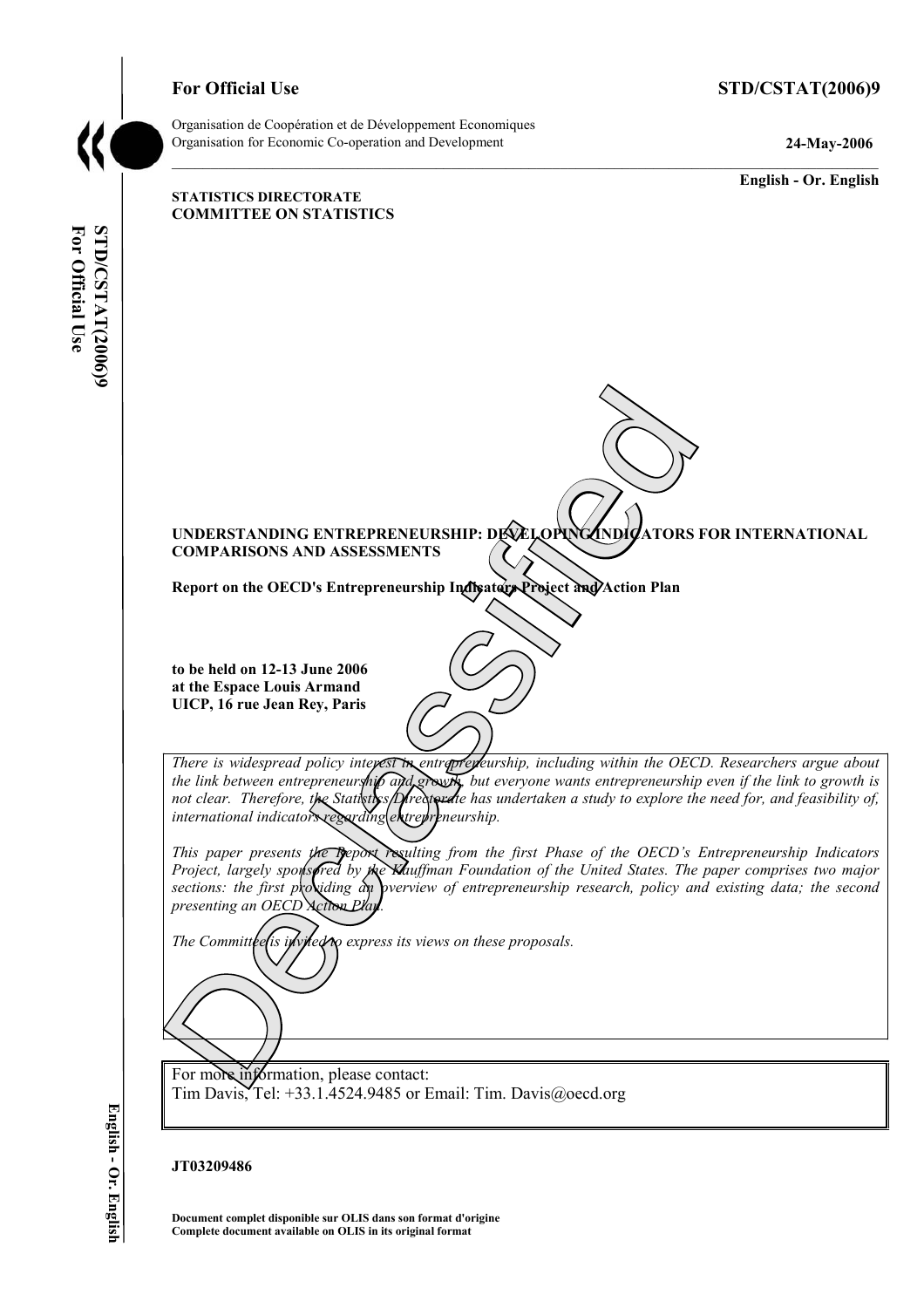# **TABLE OF CONTENTS**

| Overview of the phases, timing and funding for the development of entrepreneurship indicators  5 |  |
|--------------------------------------------------------------------------------------------------|--|
| SCOPING EXERCISE: OVERVIEW OF EXISTING ENTREPRENEURSHIP RESEARCH AND DATA 8<br>I.                |  |
|                                                                                                  |  |
|                                                                                                  |  |
|                                                                                                  |  |
|                                                                                                  |  |
|                                                                                                  |  |
|                                                                                                  |  |
| AN OECD PROPOSAL FOR INTERNATIONAL ENTREPRENEURSHIP INDICATORS  16<br>H.                         |  |
|                                                                                                  |  |
|                                                                                                  |  |
|                                                                                                  |  |
|                                                                                                  |  |
|                                                                                                  |  |
|                                                                                                  |  |
|                                                                                                  |  |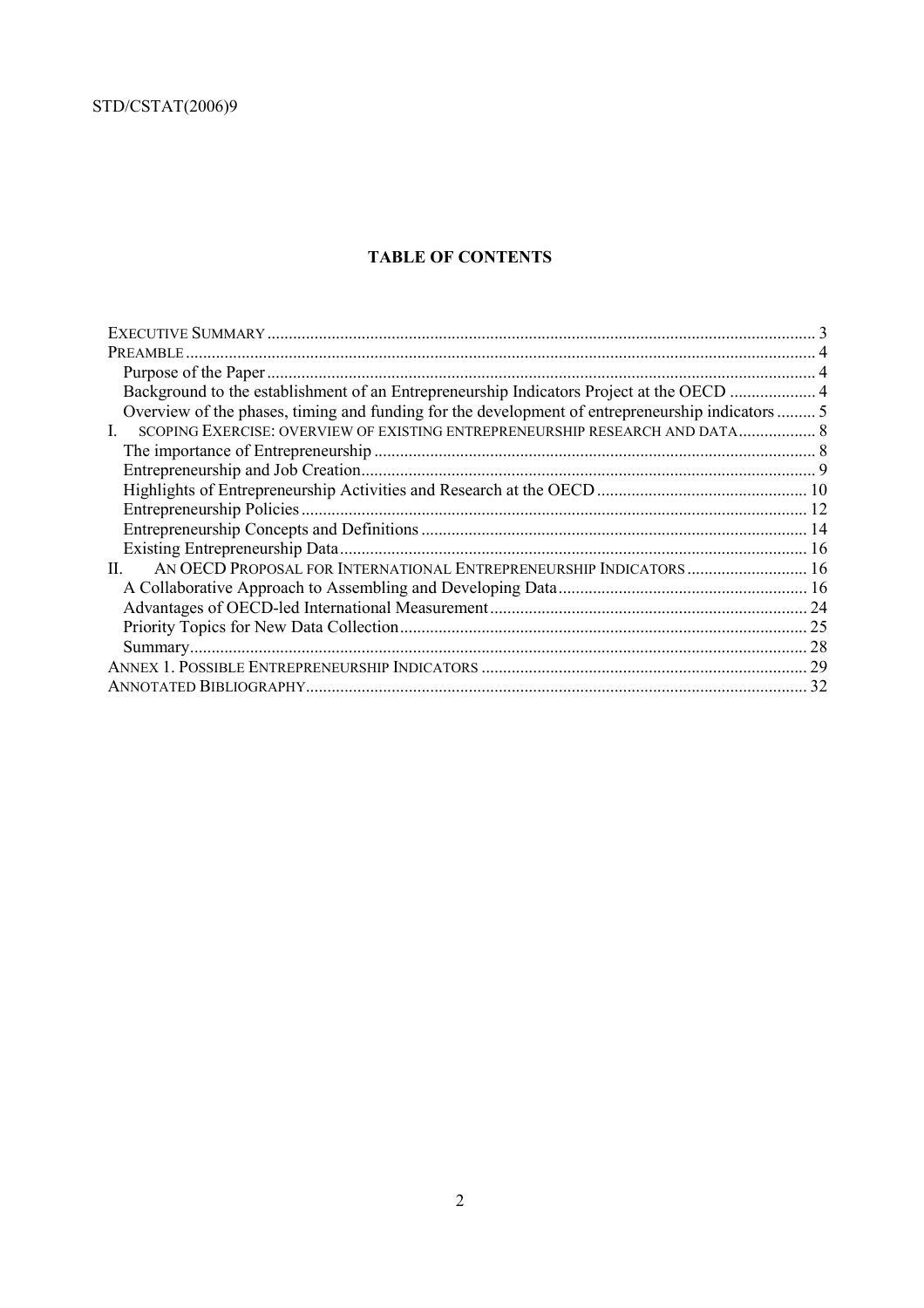#### **EXECUTIVE SUMMARY**

- The Statistics Directorate has undertaken a study to explore the need for, and feasibility of, international indicators regarding entrepreneurship.
- There is widespread policy interest in entrepreneurship, including within the OECD. Researchers argue about the link between entrepreneurship and growth, but everyone wants entrepreneurship even if the link to growth is not clear.
- There is a fairly extensive body of theoretical literature on entrepreneurship, its determinants and impacts but relatively little empirical work has been done by policy analysts to analyse and compare entrepreneurship measures. In part this is due to the fact that limited data is available, especially international data.
- There are myriad definitions that describe the notion of entrepreneurship in terms of high-level principles, but those definitions are not easily reflected through statistical measures. Some relatively straight-forward measures exist, but they do not necessarily reflect the entrepreneurship objectives that policy-makers want to pursue.
- The links between entrepreneurship and the objectives that countries pursue through entrepreneurship should be clear, but that is often not the case. Furthermore, different countries pursue different objectives through entrepreneurship so no single definition would satisfy all.
- Countries have a strong desire to understand levels of entrepreneurship and factors that influence them. They also want to compare themselves to others so they can determine where it makes sense to copy successful policies, and where it does not.
- Entrepreneurship data are in a relatively early state of development and this is an ideal time to introduce international harmonisation. The Statistics Directorate, with the support of the Centre for Entrepreneurship, SMEs and Local Development (CFE), and other Directorates is proposing that the OECD take a lead role in developing a set of common entrepreneurship indicators.
- Various stakeholders have argued in favour of better international entrepreneurship data but cautions have been raised as well. The OECD have been encouraged to exploit existing data, extend existing models and take a consultative approach that always links data development to policy interests and a clear research agenda. Furthermore, innovation in the collection or compilation of data is counselled. The dynamic entrepreneurs and entrepreneurial firms that are of interest are perhaps the least willing, or able, to accept significant burden of statistical queries.
- The OECD proposal envisages the development of entrepreneurship indicators through a logical, step-by-step process. There are numerous government policy interests related to entrepreneurship and the OECD proposes to produce a periodic "Scoreboard" of internationally-comparable entrepreneurship indicators to assist evidence-based policy making. Data for the OECD Entrepreneurship Scoreboard will be drawn from both existing and new sources. A Manual for Measurement will be produced, to include definitions, methodologies and a framework of indicators. An OECD Entrepreneurship Indicators Steering Group will co-ordinate inputs from a network of interested bodies to ensure that deliberations and decisions on various aspects of entrepreneurship measurement reflect policy interests and meet OECD criteria for international indicators.
- A Pilot Survey, to be conducted in several interested countries, will allow the OECD to develop and test the governance and management structures and other aspects of international collaboration that will enable ongoing, periodic collection of international entrepreneurship data.
- The Kauffman Foundation, the initial sponsor of the Scoping Report and Action Plan, has agreed to provide part of the funding required for the next Phase of the Project. Funding is also being provided by a Consortium of countries interested in international Entrepreneurship Indicators development. The Statistics Directorate is seeking further funding for Phase II through to December 2008.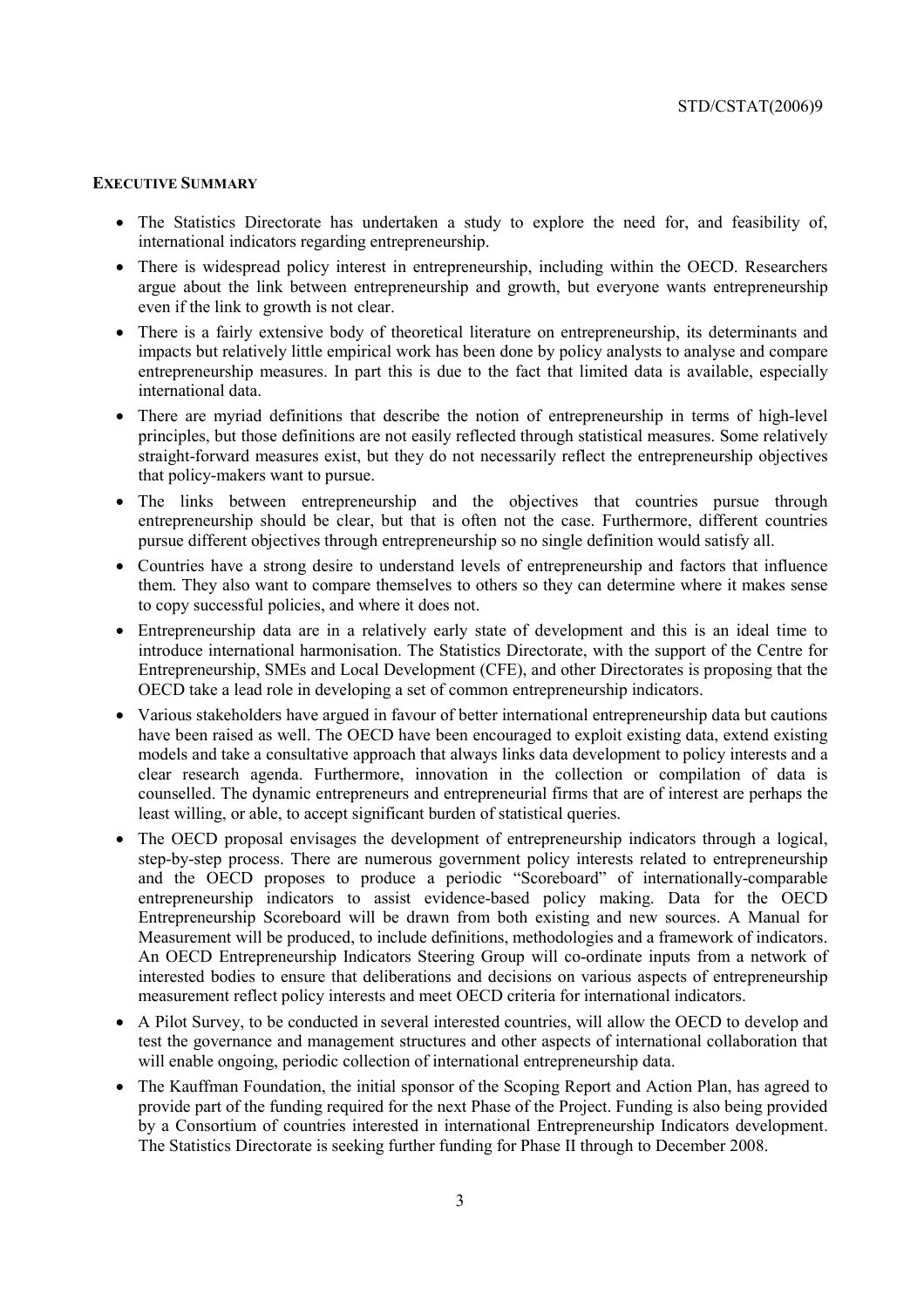## **PREAMBLE**

 $\overline{a}$ 

# *Purpose of the Paper*

This Paper presents the Report resulting from the first Phase of the OECD's Entrepreneurship Indicators Project, largely sponsored by the Kauffman Foundation of the United States. The Paper comprises two major sections: the first providing an overview of entrepreneurship research, policy and existing data; the second presenting an OECD Action Plan. Readers wishing to skip directly to the OECD Proposal moving forward with the development of an Entrepreneurship Indicators Programme should turn to page 16.

# *Background to the establishment of an Entrepreneurship Indicators Project at the OECD*

2. For many years, economists and policymakers have identified "entrepreneurs" as important drivers for employment, innovation and economic growth. While it is generally accepted that entrepreneurship is "good", the links between entrepreneurship and various facets of economic growth are less well understood. The interest of both developed and developing countries in how government policies and other national "business environment" factors influence the rates and types of entrepreneurship has increased considerably in recent years.

3. While there is considerable interest in entrepreneurship throughout OECD countries, there is, as yet, neither an overall entrepreneurship statistical framework, including concepts and definitions, nor an agreed-to list of the key indicators that are required to improve the collective understanding of entrepreneurship and its impacts. This situation has been due, in part, to financial constraints and also to differing statistical priorities among member countries. The OECD began to focus attention on entrepreneurship as part of its "Jobs Strategy" in the latter part of the 1990s and there have been some specific efforts to assemble information on entrepreneurship as part of Country Surveys and a number of targeted analytical pieces on entrepreneurship and/or growth. A brief summary of the OECD's work related to entrepreneurship is provided in the section "Highlights of Entrepreneurship Activities and Research at the OECD", below.

4. In addition to this analytical work, the OECD also maintains some SME- and entrepreneurshiprelated information in databases such as those on structural business statistics and labour force activities for member countries. Furthermore, data on R&D and innovation in databases maintained by Directorate for Science, Technology and Industry (DSTI) also might provide some useful insights into entrepreneurial behaviour in countries, though the inability to classify much of this information by firm size or age, or link it to an "entrepreneur", limits the utility of this data for entrepreneurship studies. In order to fully contribute to the policy debate and facilitate the development of specific evidence-based entrepreneurship policies there is a need for a more focussed and comprehensive programme of data on entrepreneurship.

5. In 2004, a number of developments conspired to give important impetus to the work on the development of new entrepreneurship statistics. An OECD Ministerial Meeting in Istanbul in 2004 called for countries to develop more robust statistics on entrepreneurship and SMEs to improve policy development and monitoring.<sup>1</sup> Also, a number of key OECD countries, led by Denmark, formed a small Consortium entitled the International Consortium for Dynamic Entrepreneurship Benchmarking<sup>2</sup>. The countries all demonstrated their commitment to improving entrepreneurship data through financial contributions and the Consortium, in turn, provided some financial and research support to help the OECD

<sup>1.</sup>The Istanbul Ministerial also resulted in the creation of the Centre for Entrepreneurship, SMEs and Local Development at the OECD and this body has been a strong voice for better international entrepreneurship data.

 $2$  The members of the Consortium are Canada, Denmark, England, Finland, the Netherlands, Norway and Sweden.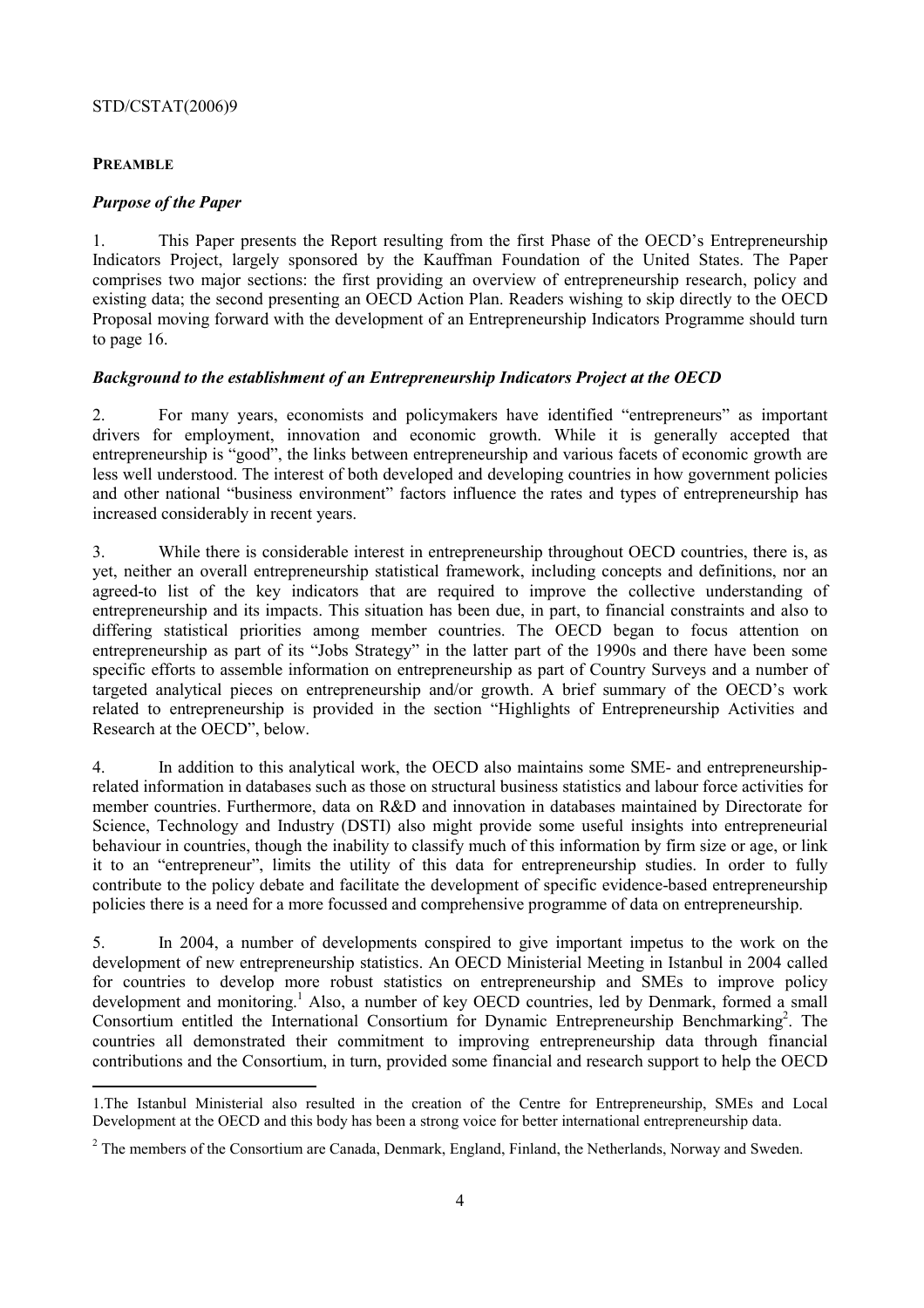advance its entrepreneurship data work. Finally, the Kauffman Foundation of the United States, which has long supported practical research aimed at facilitating successful entrepreneurship, also offered financial resources. The OECD Statistics Directorate responded with two data initiatives that reflected the heightened priority and profile of this work.

6. First, the OECD established a new Entrepreneurship Indicators Project (EIP) to explore options for developing better, internationally-comparable statistics on entrepreneurship. Work on the Project is proceeding in phases and the first phase focussed on an examination of the feasibility of developing an international entrepreneurship indicators programme and the steps required to put such a programme in place. The present Paper is largely devoted to reporting on that feasibility study and presenting the Action Plan for moving forward. An overview of the work undertaken or planned in the three phases of the Entrepreneurship Indicators Project, along with the strategy for funding the activities, is provided below.

7. Second, within the Structural Business Statistics programme, the OECD has launched a series of initiatives whose ultimate aim is to develop internationally-comparable business demography statistics. One initiative, which was supported by the International Consortium on Dynamic Entrepreneurship Benchmarking, was a study to compare data on start-up rates across countries in order to understand how differences in national concepts and methods impact on comparability. Another important undertaking is the development of a Framework for Business Demography including key concepts and definitions. Part of that work is reflected herein.

#### *Overview of the phases, timing and funding for the development of entrepreneurship indicators*

8. The *Entrepreneurship Indicators Project* **(EIP)** was launched In May 2005 and work is proceeding in three phases:

- 1. Scoping Study and Action Plan
- 2. Model Programme, Infrastructure and Pilot Survey
- 3. Implementation and Dissemination

9. <sup>"Start-up"</sup> or seed financing was provided for Phase One and the proposed Action Plan, along with the background Scoping Report, are presented herein. The OECD is currently completing arrangements for funding of Phase Two.

#### *Phase One*

10. Throughout 2005 the Project gathered information on entrepreneurship policies and programmes, on analytical work in the field and on existing national and international data. An Expert Workshop, *Understanding Entrepreneurship: Issues and Numbers* was held in October 2005 and it provided considerable input from leading entrepreneurship researchers and policy analysts. Participants confirmed the importance of entrepreneurship and the need for comparable international indicators. They also voiced strong support for an OECD role in facilitating and co-ordinating entrepreneurship measurement. Finally, additional information on existing entrepreneurship data and demands for new or improved measures of entrepreneurship and its determinants was obtained through the Workshop.

11. The EIP has engaged OECD country representatives in discussions about the need for international entrepreneurship data and the best approaches to developing such data. Groups consulted to date include the Statistical Working Party of the Industry Committee (SWIC), the Working Party on SMEs and Entrepreneurship (WPSME), the Business and Industry Advisory Council (BIAC) and the Expert Group on Business Statistics (SBS-Net). Other international organisations with considerable interest in entrepreneurship data have also been consulted, including ILO, UNCTAD, Eurostat and several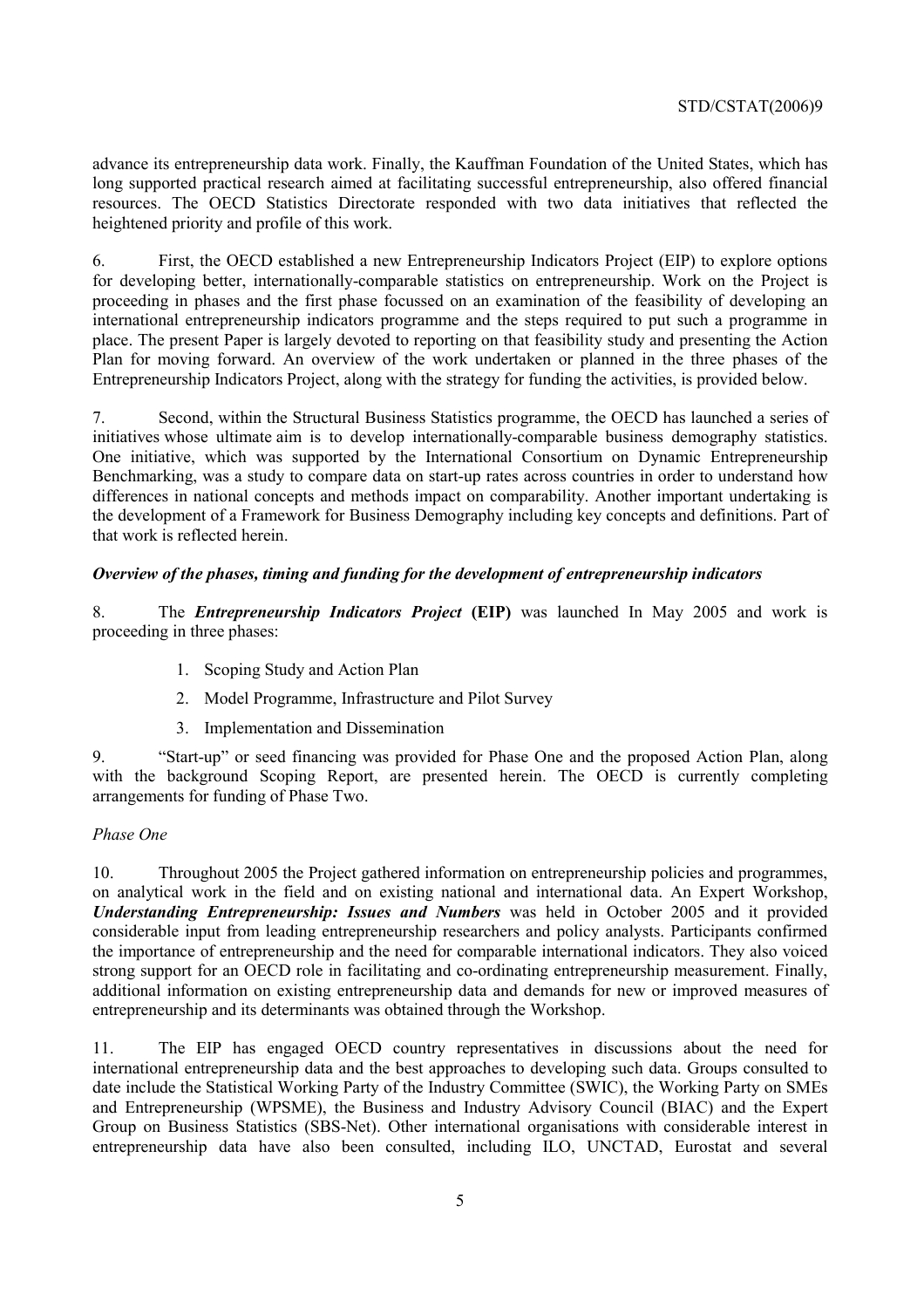Directorates-General of the European Commission. The EIP has also developed an extensive network of entrepreneurship researchers in many different countries and this network has contributed significantly to the understanding of entrepreneurship issues and the determination of priorities for a future program of entrepreneurship indicators.

12. In addition to the network of countries and experts, which will constitute an important component of the future indicators programme, the principal outputs of the Phase One work include an identification of policy priorities, an inventory of existing data, a list of desired indicators, and the proposed Action Plan for an international Entrepreneurship Indicators Programme. Other important OECD outputs during Phase One are "An International Comparison of Start-Ups Rates" and "A Proposed Framework for Business Demography Statistics", including definitions for a number of key entrepreneurship-related variables.<sup>3</sup>

# *Phase Two*

13. The work of Phase Two will largely consist of implementation of the Action Plan or "OECD" Proposal" that is set out in some detail below. Additional activities in support of the development of the Entrepreneurship Indicators Programme, such as research conferences on entrepreneurship data, will be undertaken in Phase Two as funding permits.

14. Any OECD-led entrepreneurship data program will be complementary to existing data in the field. If appropriate the OECD might work with other organisations to extend surveys to a larger number of countries or to integrate existing measures into a broader program.

# *Phase Three*

15. Phase Three of the Entrepreneurship Indicators work would begin in the latter part of 2008 and it would be ongoing as periodic collection of data and release of indicators is anticipated. Using the results of the Pilot Survey and other Phase Two statistical work, the EIP staff would engage both OECD and non-OECD countries to extend the network of participants in an entrepreneurship data program beyond the group participating in Phase Two.

16. The overall governance and management structure for the entrepreneurship data programme would be finalised and the first complete data collection, compilation and dissemination exercise would take place across a number of OECD and non-OECD countries. Participating countries would fund their own data collection activities but funds would still be required to support co-ordination and ongoing data development within the OECD itself.

# *Project Funding*

17. While the OECD provides important infrastructure support for the EIP, the Project costs themselves are entirely financed by outside sources. Like a new business, start-up and early-stage financing are required to develop the concept and plan and then also to develop and produce products that can be offered to clients for sale. Following this analogy, the EIP requires funding for most of the activities in Phases I and II of its work. The Kauffman Foundation of the United States provided the majority of funds for Phase I and will provide substantial funding for Phase II as well. The International Consortium on Dynamic Entrepreneurship Benchmarking supported related OECD work on business Demography in

<sup>&</sup>lt;sup>3</sup> Ahmad, Nadim, "A Proposed Framework for Business Demography Statistics", Statistics Directorate, OECD, March 2006; and Vale, Steven, "International Comparison of Start-Up Rates", Statistics Directorate, OECD, January 2006.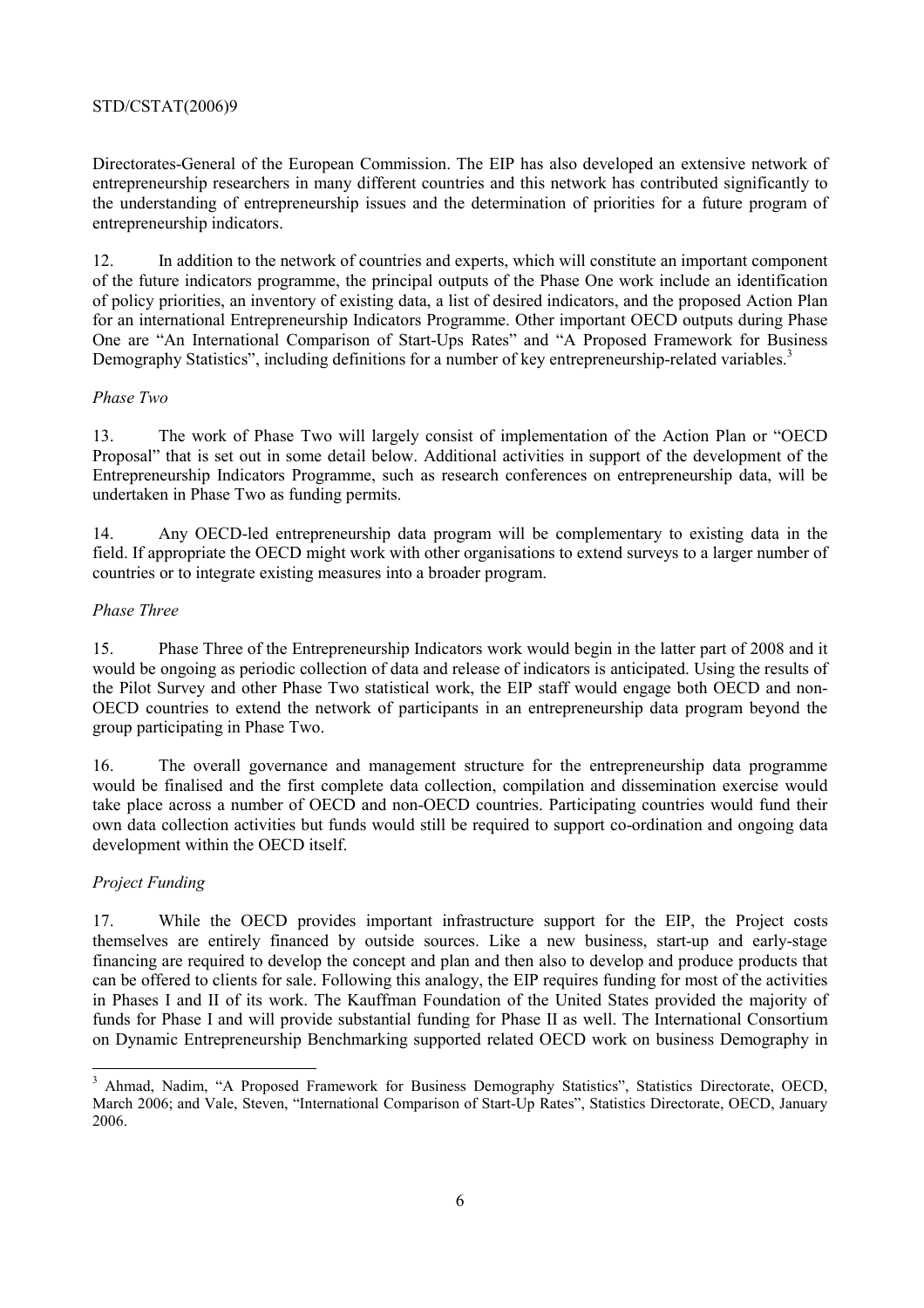Phase I and will provide funds for work by the EIP in Phase II. The full implementation of a programme to assemble comparable international entrepreneurship indicators will require involvement and funding commitments by participating countries and by other bodies in addition to the existing sponsors. The OECD is actively seeking additional funding for Phase II and is currently engaged in discussions with organisations that are interested in supporting this work.

18. The chart below sets out the work plan, timing and funding requirements for the Entrepreneurship Indicators Project over the three phases of the Project.



**Figure 1. Entrepreneurship Indicators Project (EIP) Timetable**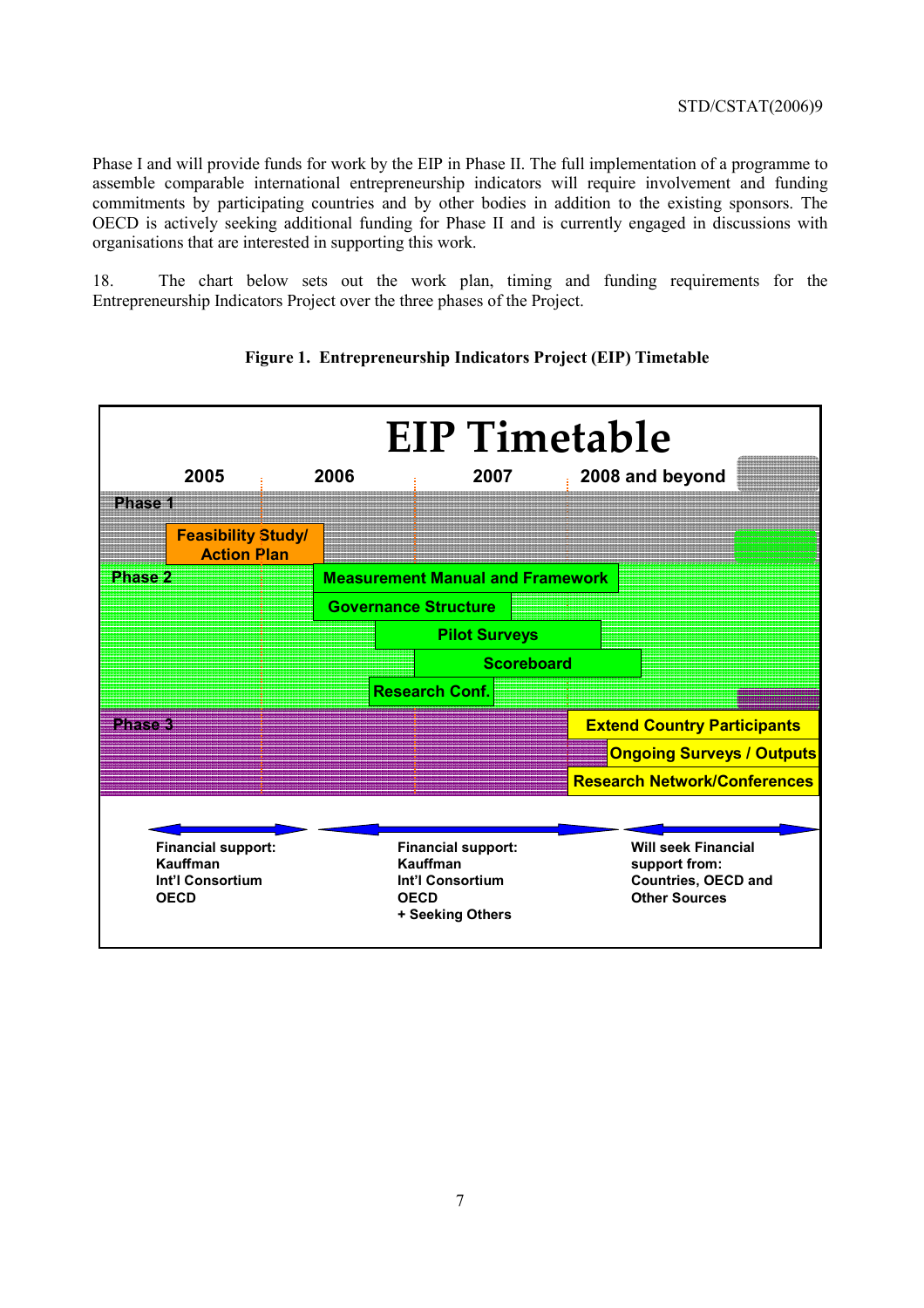# **I. SCOPING EXERCISE: OVERVIEW OF EXISTING ENTREPRENEURSHIP RESEARCH AND DATA**

# *The importance of Entrepreneurship*

19. In recent years, entrepreneurship has been receiving a lot of attention from governments, academics, business support groups and others. Nurturing entrepreneurship is an explicit policy priority for many OECD countries, whether they already have significant levels of entrepreneurship or they are seen to be trailing the leaders in this domain.

20. Entrepreneurship programmes exist throughout the OECD. Ireland encourages expatriates to return to set up firms while Japan assists those in older age groups to be entrepreneurial. The European Community (EC) issued a Green Paper on entrepreneurship in 2003, detailing benefits and encouraging joint work on common practices. The EC followed with an Action Plan on entrepreneurship in 2004 and, subsequently, they regularly monitor progress on factors that affect entrepreneurship as well as on specific pro-entrepreneurship activities of member countries.<sup>4</sup> The UK has also repeatedly stressed the importance of entrepreneurship and has numerous support mechanisms in place. The Danish interest in, and attention to, entrepreneurship is well documented and they have taken the lead to engage six other OECD countries in an International Consortium to support common understanding of issues and to tackle international measurement issues. In North America, Canada and the United States have public sector programs in place to support entrepreneurship, and many quasi-public or private bodies also support the development and growth of new and/or small businesses. Numerous countries use entrepreneurship as a component of regional development or assistance to depressed areas.

21. For many, the benefits of entrepreneurship are clear. Entrepreneurship is viewed as a critical activity to regenerate and sustain economic growth in strong economies and also as a means of boosting employment and productivity in depressed regions or in developing countries. The dynamic process of new firm creation introduces and disperses innovative products, processes and organisational structures throughout the economy. As firms enter and exit the market, theory suggests that the new arrivals will be more efficient than those they displace. Furthermore, existing firms that are not driven out are forced to innovate and become more productive to compete. Empirical support for this process of "creative" destruction", first described by Schumpeter, has been provided by numerous studies by the OECD and others.5 Entrepreneurship is a major force in economic dynamism.

22. At the OECD Expert Workshop: Understanding Entrepreneurship; Issues and Data, numerous aspects of the importance of entrepreneurship were identified by presenters, but two were underscored. The first relates to links between entrepreneurship and economic growth. The second concerns the role that entrepreneurship could play in improving the economic and social position of groups within society.

23. There was some debate about whether entrepreneurship causes economic growth or whether it is a facilitator or enabler of economic change. Whilst that debate continues Workshop participants agreed that economic growth was assisted by a positive entrepreneurial climate.

24. The link between entrepreneurship, productivity and economic growth was examined. The evidence appeared to be that both entry and exit played a very powerful role in enhancing productivity. If anything it appeared that if entrepreneurship led to the more rapid exit of low productivity firms, that this was particularly desirable when they were replaced by new firms that were more productive.

 $\overline{a}$ 4. Commission of the European Communities, 2003 and 2004.

<sup>5.</sup> Conway, Paul, et al., "Product Market Regulation And Productivity Growth", OECD 2005.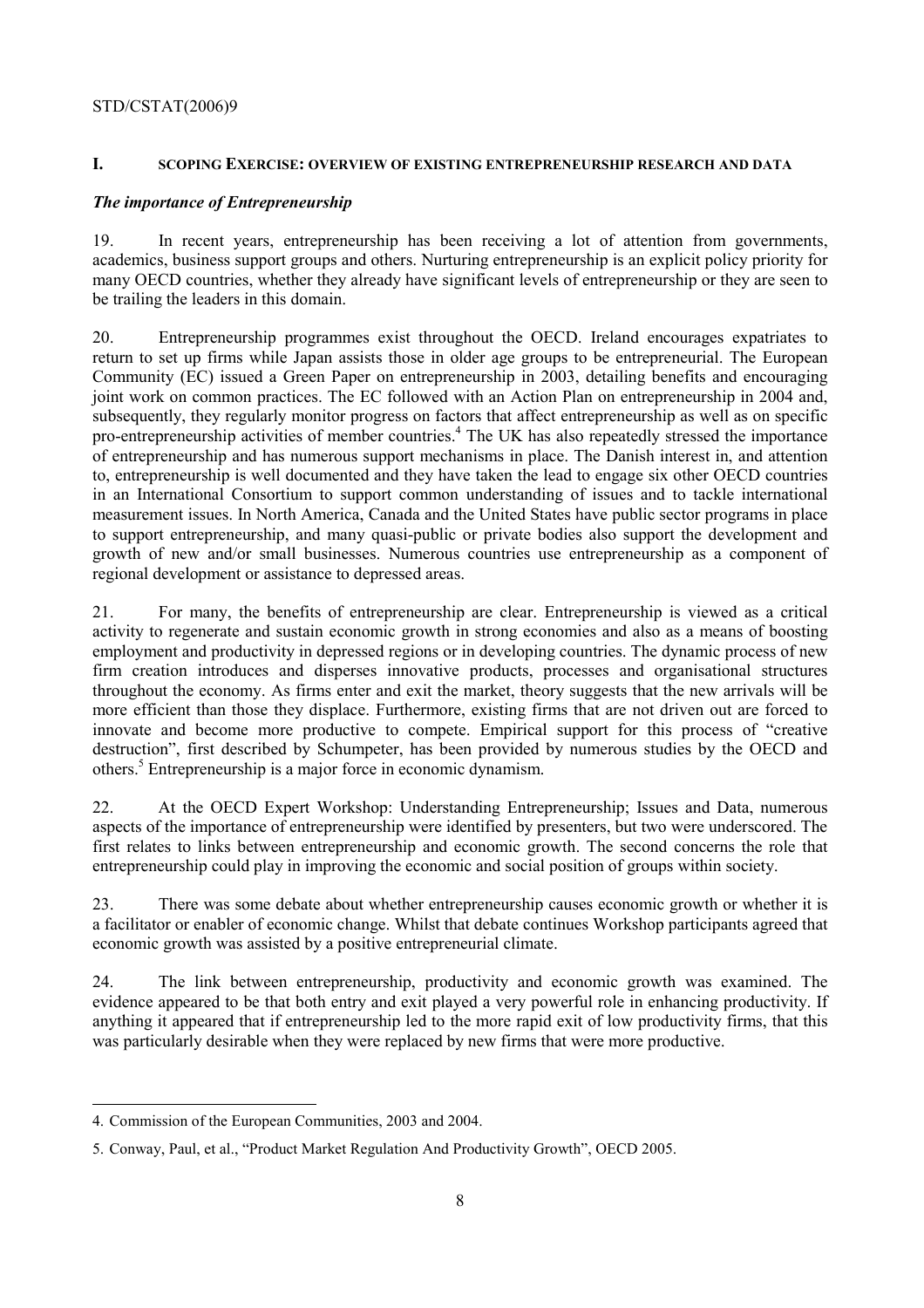25. It was recognised that entrepreneurship could also play an important social function. Some ethnic minorities, throughout history, have seen entrepreneurship as a way of escaping from disadvantage. In particular, recent immigrants have often used entrepreneurship as a means of integrating into the economic life of their new country. Other researchers pointed to the use of entrepreneurship by women as a means to avoid dealing with the male-controlled corporate structure.

26. The U.S. record of high employment, high productivity and high economic growth is envied by many other countries. Many observers suggest that entrepreneurship and new firm creation (and turnover) are major factors behind the differences in economic performance. However, rates of firm exit and entry are not significantly different in the United States than, say, in Europe. What may be different, though, is the way the new firms grow in the U.S., and how they displace the former leaders. In this regard, it appears that the U.S. and Europe are moving apart. Eight out of the largest 25 firms in America in 1998 did not exist, or were very small, in 1960 while the largest 25 European firms in 1998 were already large in 1960. And this turnover at the top continues at a brisk pace in the American economy. It took 20 years to replace 1/3 of the Fortune 500 companies listed in 1960 yet only 4 years to replace 1/3 of those listed in 1998.<sup>6</sup>

27. Countries have not only shown interest in understanding entrepreneurship and its determinants within their borders, they have also expressed the desire to share and compare ideas and information concerning entrepreneurship. Nurturing entrepreneurship is non-competitive across countries. Successful entrepreneurial activity in one country does not reduce opportunities for entrepreneurship in another. ìEntrepreneurship has always been important, but its role stands out in the present time of innovative change. Fostering a climate to help instil greater dynamism in the creation and expansion of firms is fundamental $\frac{1}{27}$ 

# *Entrepreneurship and Job Creation*

28. One of the questions that continues to arise concerns the role of small or new businesses in job creation. The fact that the issue is raised at all indicates significant changes in thinking over time. In North America, throughout the post-war years and well into the 1960s, governments and the public showed complete faith in the large corporation as the source of jobs and growth. Small firms were granted little attention and were considered as extras playing minor, bit parts in the economic theatre.

29. Now, a few decades later, many consider small and new businesses as the dominant force in the economy. This change in thinking began with the pioneering longitudinal studies of job creation in the U.S. by David Birch first released in 1979. His research, which showed that small firms created more jobs than large ones, was initially dismissed by many and his methods and sources were discredited. Canadian research in the early 1980s<sup>8</sup> showed results similar to those of Birch, and elicited similar reactions. Today, numerous studies have looked at job creation from many perspectives and the notion that SMEs create the majority of new jobs has become conventional wisdom for many – though not all. And even those who still favour the small-business-job-machine image realise that the net, national job creation figures are an oversimplification that hides the true nature of job creation and how dynamics change over time in response to various factors.

 $\overline{a}$ 

<sup>6.</sup> Commission of the European Communities, 2003.

<sup>7.</sup> OECD 2001 new economy beyond the hype.

<sup>8.</sup> Canadian Federation of Independent Business.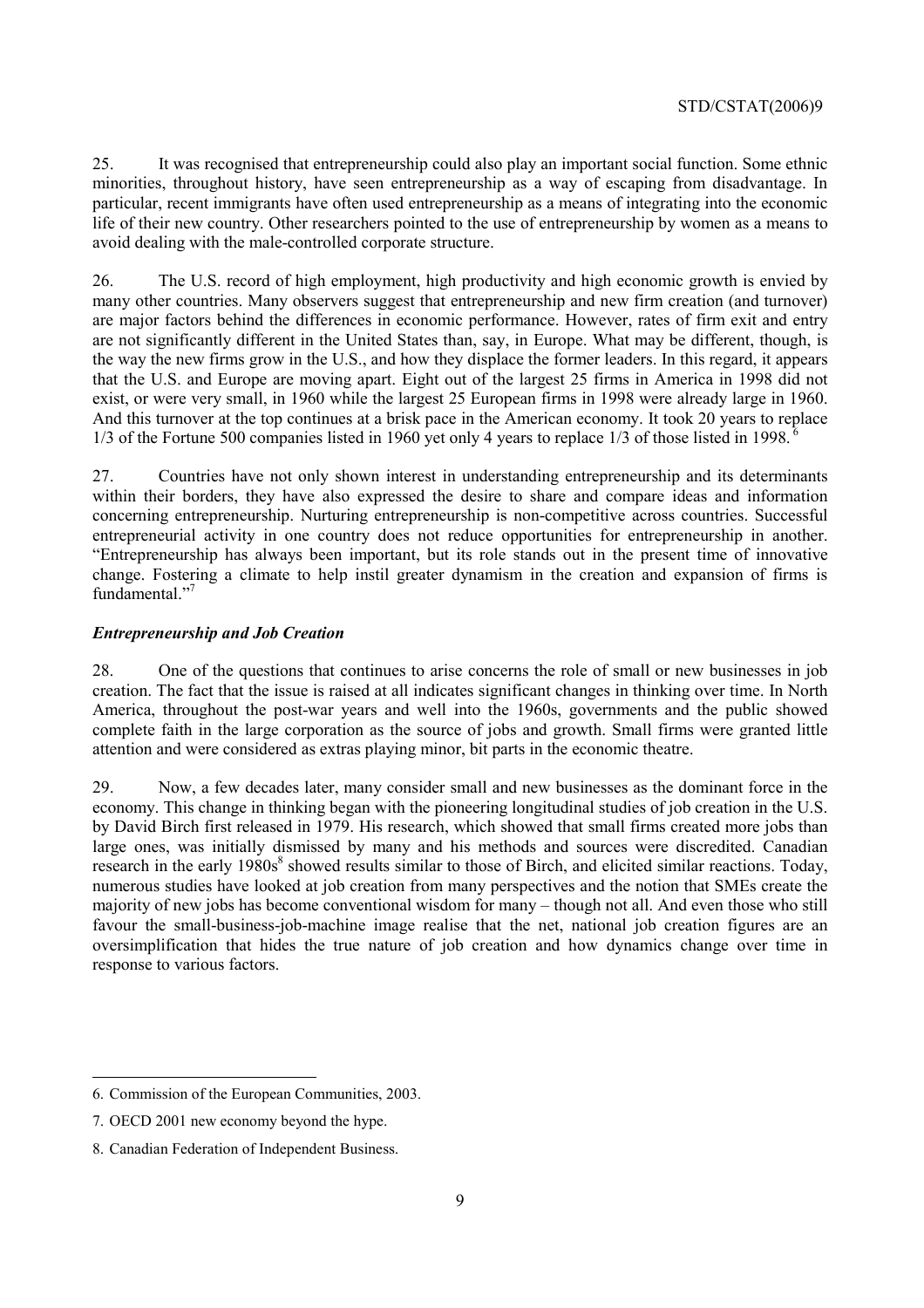30. While debate about sources of jobs continues, it appears that differences are often due to concepts and measuring methods rather than any underlying differences in data. If a firm is categorised as small, upon entry, and then all subsequent employment growth is assigned to that original category, then virtually 100% of employment growth will be due to small firms. After all, virtually all firms were small at entry. But such a definition may not be helpful in a policy context. Approaches that will facilitate development of small firms will have little applicability to large corporations even though those corporations were once in the small category. Perhaps different measures of job creation are appropriate for different policy **instruments** 

31. While new firms are undoubtedly important, it is likely that established firms in most developed economies still generated the majority of gross new jobs. Evidence for Canada and the U.S. is illustrative in this regard.

32. One of the indisputable truths that has emerged from the job creation research is that slow changing total job figures, and even annual net job change figures, mask tremendous turbulence in job markets by geography and by sector as well as in the overall economy. Indeed, even within the firm, net job figures may hide the creation and destruction that takes place in different occupations.

33. Evidence confirms that the Schumpeterian process of creative destruction does indeed raise productivity and efficiency. Canadian studies shows that new firms are more productive and pay higher wages than exiting firms in a variety of industries. But new firm creation is not the sole contributor to productivity and employment growth. Existing firms also exhibit churn as some grow while others contract, without any entry or exit. Indeed, even within firms there is undoubtedly both expansion and contraction going on all the time, but very few measures would capture that internal churning since firm dynamics start with net figures at the firm level.

#### *Highlights of Entrepreneurship Activities and Research at the OECD*

34. The OECD has a long history of interest in entrepreneurship, but work has generally consisted of ad hoc, special studies or brief references to entrepreneurship in larger analytical works. Several papers by the DSTI and the Economics Department (ECO) have explored the relationship between new firm creation and economic performance. From time to time, data have also been assembled on particular aspects of entrepreneurship or on factors that may be related to levels or rates of entrepreneurship. For example, some SME data is maintained within the OECD business statistics data base and the Firm Level Data Project attempted to harmonise firm entry and exit data for ten OECD countries. A brief overview of some of the activities is provided below.

35. In 1992 the OECD Industry Committee requested compilation of statistics in support of more policy-oriented, empirical work on SMEs. The sustained high levels of unemployment across the OECD in the early nineties prompted analysts to focus attention on the relation between enterprise size and employment creation. Much of this work was presented at an OECD High-Level Workshop on SMEs: Employment, Innovation and Growth in 1995. An overview of the quantitative studies was presented in an OECD Working Paper in 1996 (Schreyer, 1996).

36. Various analytical studies in recent years have also illustrated the OECD emphasis on entrepreneurship. Among them, Fostering Entrepreneurship: The OECD Jobs Strategy (1998), the Final Report of the OECD Growth Project, (2001), Firm Dynamics work by ECO, a study of Entrepreneurship and Local Development, by Alistair Nolan of the Local Economic and Employment Development Programme (LEED) (2003) and the work on Micro-Policies for Growth and Productivity (2005) are worth noting.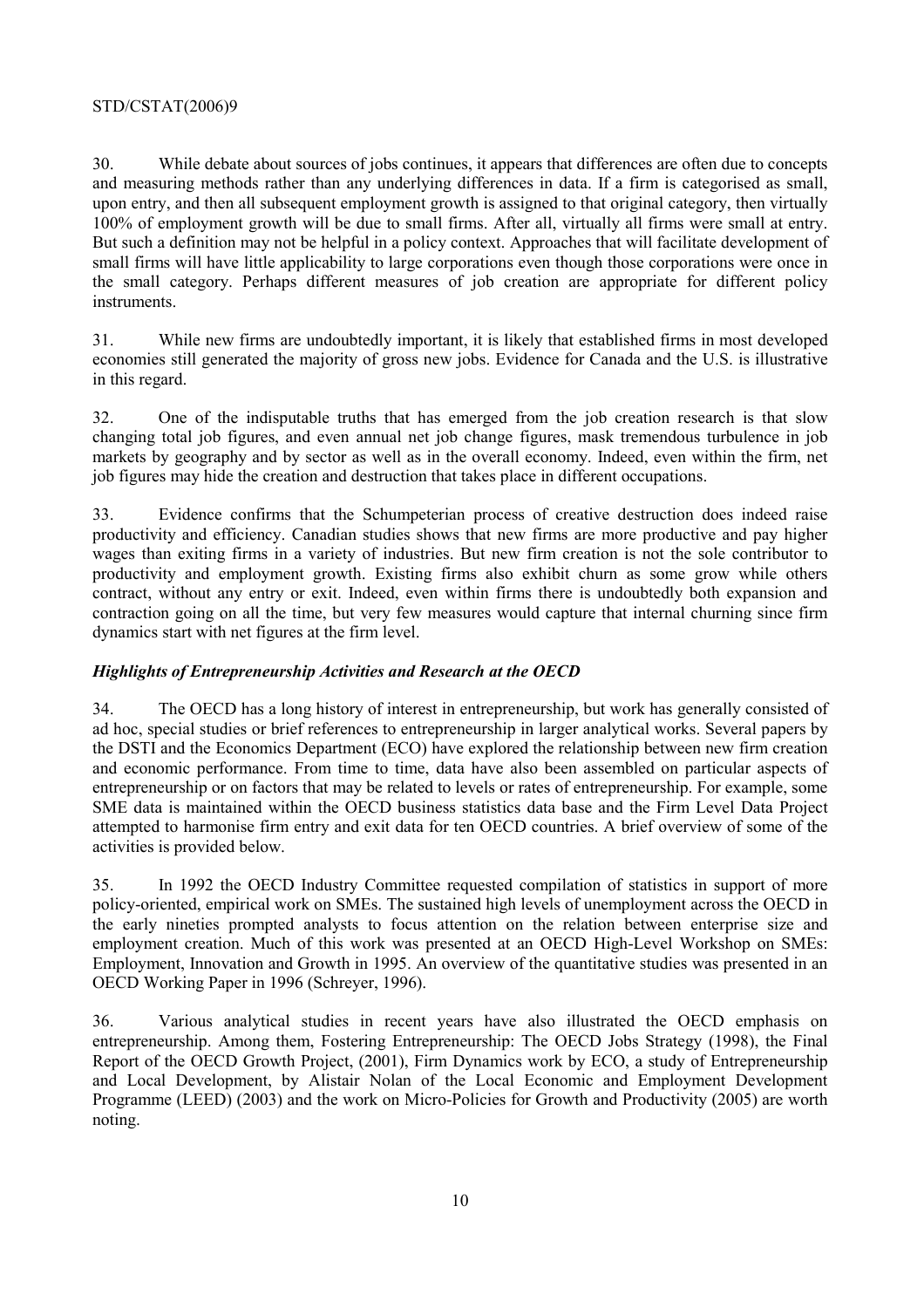37. The OECD Jobs Strategy was a further initiative designed to find solutions to the high levels of unemployment that persisted in many OECD countries throughout the nineties. Entrepreneurship emerged as one of the promising ways of stimulating job creation without distorting market forces and the study Fostering Entrepreneurship (1998) was an effort to understand the factors that effect entrepreneurship both in general and in specific country situations. While recognising that no accepted standard for measuring entrepreneurship had been established, the study nonetheless determined that levels or rates of entrepreneurship varied considerably across OECD countries. The five-country study (Australia, The Netherlands, Spain, Sweden and the US) concluded that none of the countries had a perfect environment for entrepreneurship and thus that all could learn from the experiences of others. Based on the analysis of these five countries, a series of broad policy guidelines were enunciated. While the broad guidelines establish an excellent framework for further empirical examination, the work was never extended across a larger number of countries, in part due to a lack of international data.

38. In 2002, an OECD study of firm dynamics<sup>9</sup> using a new firm-level database revealed some interesting features of firm dynamics across OECD countries. Perhaps not surprisingly, it was found that burdensome regulation and costly workforce adjustment diminished the entry of new, small firms. It was also noted that in the US, entrant firms were smaller, and initially less productive, than those in Europe. Surviving firms in the US, however, expanded more rapidly than those in Europe.

39. The objective of the OECD Growth Project was to investigate the causes of differences in growth performance in OECD countries. The final report identified and investigated areas of major impact and strongly endorsed the positive role of entrepreneurship. In particular, the study showed that start-up businesses in the field of ICT and new technology sectors contributed strongly to productivity growth. Among the five key policy recommendations was one calling for action to stimulate firm creation and a variety of factors affecting creation rates were examined. As a result, additional recommendations on improving access to finance, reducing administrative burdens, removing barriers to entry, reducing bankruptcy and insolvency costs, improving entrepreneurship education and management training and promoting entrepreneurship spirit, were all advised.

40. The LEED study analysed many contributions of entrepreneurship to local development but cautioned against naïve expectations that entrepreneurship programmes would provide for quick solutions to problems such as unemployment. Indeed, the study noted that employment creation through entrepreneurship was often modest and was rarely a solution to the social exclusion of large numbers of persons with marginal skills. Nevertheless, the study argued that other benefits of entrepreneurship promotion, including reductions in the duration of unemployment and increases in productivity and incomes, provided suitable rationale for cost-effective measures to foster entrepreneurship. In keeping with findings of other OECD studies, the author noted that the principal rational for entrepreneurship policies must be to address factors that impede the proper functioning of markets, rather than introduce measures to replace the role of markets.

41. The study on Micro-Policies for Growth and Productivity, sought to identify the critical and successful policy areas for each of the micro-drivers of growth  $-$  entrepreneurship, information and communications technology (ICT), innovation and human capital  $-$  through a quantitative benchmarking methodology. This work established some pioneering methodologies for better understanding entrepreneurship in particular and it also highlighted some weaknesses in currently-available indicators.

42. In order to support solid evidenced-based policy and allow assessments and adjustments as required, the study noted that goals of entrepreneurship policy and strategy must be clear and explicit. This will not only enhance assessment of feasibility but also help to avoid duplicative or conflicting

<sup>9.</sup> Scarpetta, Hemmings, Tressel, Woo (2002).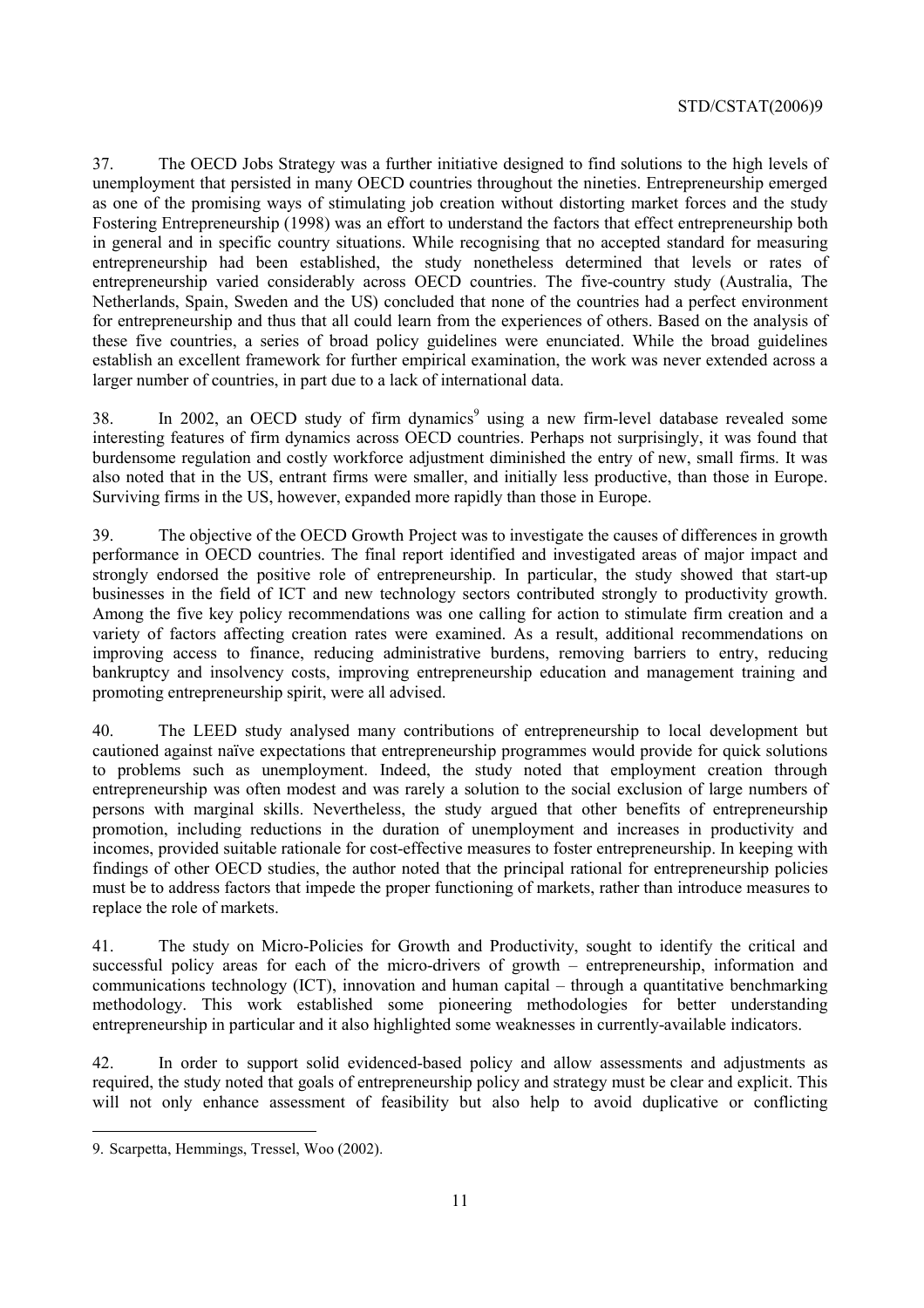programmes. The enquiries suggested that policy decisions and assessments were often based on limited empirical evidence and the study noted the paucity of data for specifically examining local entrepreneurship issues. It was recommended that the OECD promote longitudinal studies, designed to include micro-enterprises that are missed in other official statistics, which are conducted at the local level, though using consistent methodologies across countries. By centralising the statistical development work, the study argued, costs for individual countries would be minimised but the value of the resulting policyrelevant data would be maximised, given the ability to make international comparisons.

43. Finally, the OECD Bologna Process, which was launched with the first Ministerial Conference in 2000, is a very significant initiative by the Organisation to broadened the dialogue on SMEs and entrepreneurship and stimulate more meaningful interchange between analysts and policy makers. A second Ministerial Conference in Istanbul in 2004 stressed the need for evidence-based policy making and called for efforts to strengthen the statistical base for cross-country, comparative analysis. Specifically, it was recommended that "An internationally comparable set of indicators should be developed for monitoring the level of entrepreneurial activity and the entrepreneurial environment in each country.<sup>710</sup>

# *Entrepreneurship Policies*

44. What are the questions facing policy-makers in OECD countries? Are they convinced of the value of entrepreneurship and are they now trying to find the right balance of policies to enhance entrepreneurial activity? Are there still unanswered questions about the importance of entrepreneurship?

45. Entrepreneurship appears to be of considerable interest to policy-makers everywhere, whether they are convinced that entrepreneurs are the dominant force in economic development or just significant contributors. But there are many different perspectives on entrepreneurship, often within the same country. For example, entrepreneurship is often linked to regional development programs. Stimulating the creation of new firms is seen as a tool to boost employment and output of depressed regions. In other examples, entrepreneurship is a key element of strategies designed to facilitate the participation of certain target groups, such as women or minorities, in the economy. Finally, programs aimed at boosting competitiveness often identify high-growth entrepreneurship as a key to innovation and productivity growth. In each of these cases, there is a different concept of who is an entrepreneur.

46. While many countries have embraced entrepreneurship as a means of reviving or sustaining economic growth, there remain many questions about the impact of entrepreneurship itself as well as about the best means to encourage entrepreneurial activities. Are there different types of entrepreneurship and, if so, are some entrepreneurial pursuits more beneficial for economic prosperity than others? Can the process of entrepreneurship itself be rendered more efficient and more productive?

47. For many, there is still need to better understand the role of the entrepreneur, who is commonly associated with new and/or small firms, in job creation and economic growth. Others are convinced of the direct link between entrepreneurship and job creation and they want to determine the best way to encourage entrepreneurship and move beyond firm creation to firm growth.

48. If increasing levels of entrepreneurship are sought in all countries, do countries have common goals? What are the policy goals of governments in the area of entrepreneurship? Is the goal simply to maximise the number of new entrants? Since evidence suggests that the churning effect of entry and exit is beneficial, should policy facilitate exit as well? Once established, is it better for a firm to prosper and grow for a long period of time or do new dynamic firms quickly become old less productive firms that should, in turn, exit to make way for another more dynamic entrant? Many definitions of entrepreneurship effectively

<sup>10.</sup> Fostering Entrepreneurship and Firm Creation as a Driver of Growth in a Global Economy, OECD, 2004.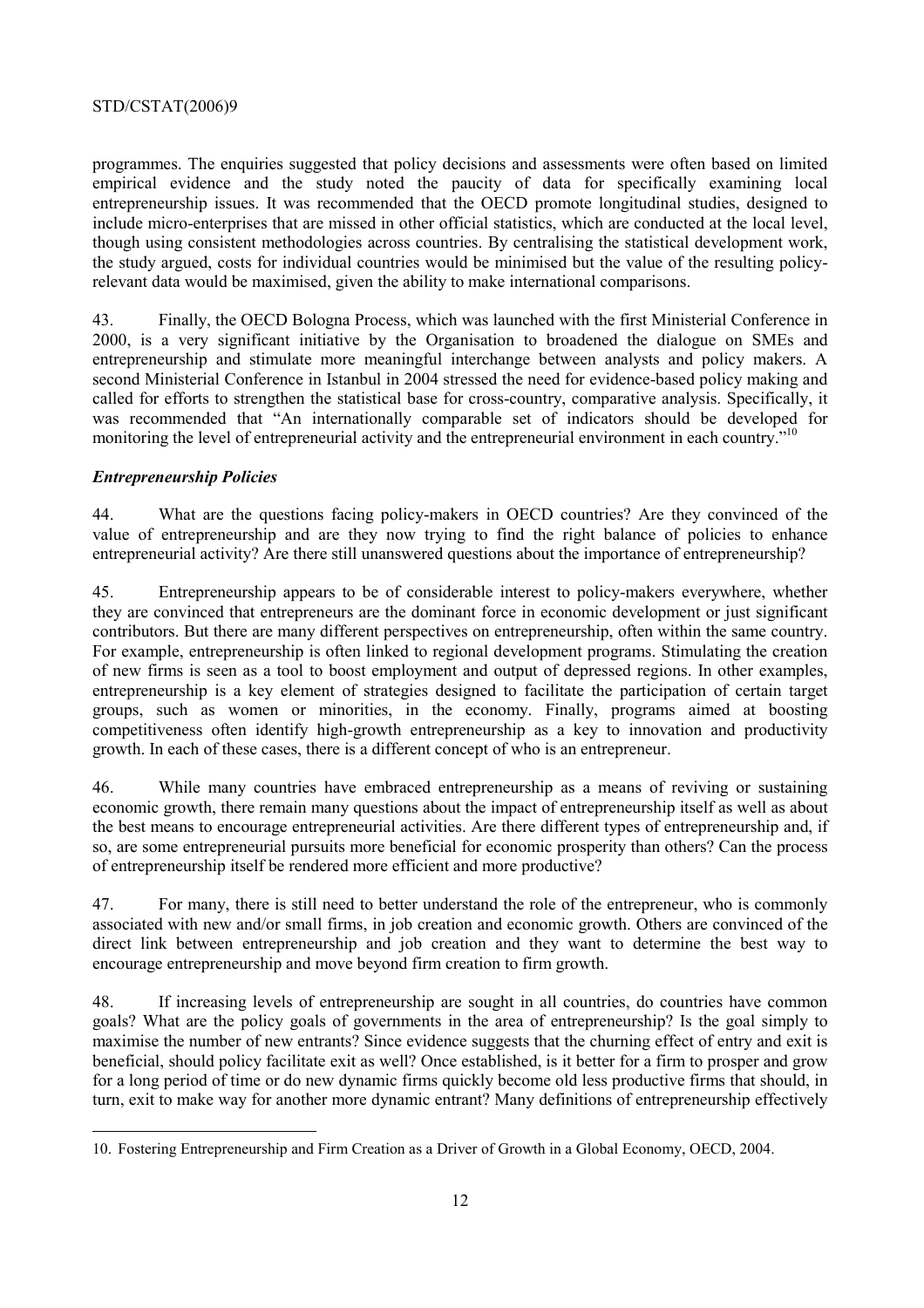assume that the entrepreneur's activities do not warrant further study after the firm is a few years old. Few measures try to capture the contributions of the serial entrepreneurs, whether they are repeatedly starting brand new firms or launching new initiatives within an existing corporate structure.

49. In discussions concerning entrepreneurship data gaps, many noted the importance of measuring the contributions of existing firms and entrepreneurs. If government policy interests relate to job and productivity growth, then established entrepreneurs are just as valuable as new ones. As some observers noted, isn't it likely that a dynamic entrepreneur will continue to hatch bright ideas and develop them into growing businesses; or that an entrepreneur will innovate and raise productivity both within an existing firm as well as through new firms?

50. The role of venture capital and other forms of financing, in stimulating entrepreneurship and firm growth also raises policy questions that warrant further study. Additional policy issues concern the relationships between government research labs and businesses that might commercialise such work. Views are often sharply divided on this point both across and within countries. Some feel that individuals should not benefit from knowledge creation funded by all taxpayers; others applaud such initiatives and point out the ongoing benefits to society of job growth, increased output and even greater tax payments.

51. Finally, a fundamental policy question relates to the very notion of a "government role" in entrepreneurship. For some, the answer is self-evident: "Governments have no role. Entrepreneurship is about individuals taking actions on their own." But others argue that such an approach is unrealistic in a complex economic system that already has myriad regulations and programmes in place. Thus, for many, there is considerable room for governments to facilitate entrepreneurship in a non-interventionist way. A smooth-running market economy is the best way to encourage entrepreneurship, rather than direct support. For example, the "business-friendly" infrastructure in the U.S. is supported by competition law that discourage monopolies and unfair competition as well as by intellectual property rights that protect a firm's valuable, but often intangible, knowledge assets.

52. Some countries have established firm policy agendas concerning entrepreneurship. Others are still considering options and priorities. Policy makers in Europe, for example, have concluded that differences in levels, rates and perhaps even types of entrepreneurship between Europe and the U.S. are significant factors in the U.S.'s record of low unemployment, high productivity, high per capita income and high rates of growth. The European Union as a whole, and many of the member states on their own, have fixed on a clear policy agenda that embraces entrepreneurship as a means of addressing problems such as continuing high levels of unemployment and lagging productivity growth. Through its Green Paper on Entrepreneurship (2003) and its Action Plan the EC has identified five key policy areas that will help make Europe more entrepreneurial:

- Entrepreneurial mindsets or attitudes
- Encouraging more people to become entrepreneurs
- Gearing entrepreneurs for growth and competitiveness
- Improving finance
- Making administration and regulation more SME-friendly

53. The challenge now for analysts and policy makers in Europe and elsewhere is to find the key factors that will lead to improvements in each of these areas to determine how to influence those factors to operate in a way that is conducive to entrepreneurship without introducing market distortions.

54. Despite the abundance of entrepreneurship policies and the explosion of entrepreneurship research in recent years, there still seems to be a disconnect between research and policy. Perhaps the most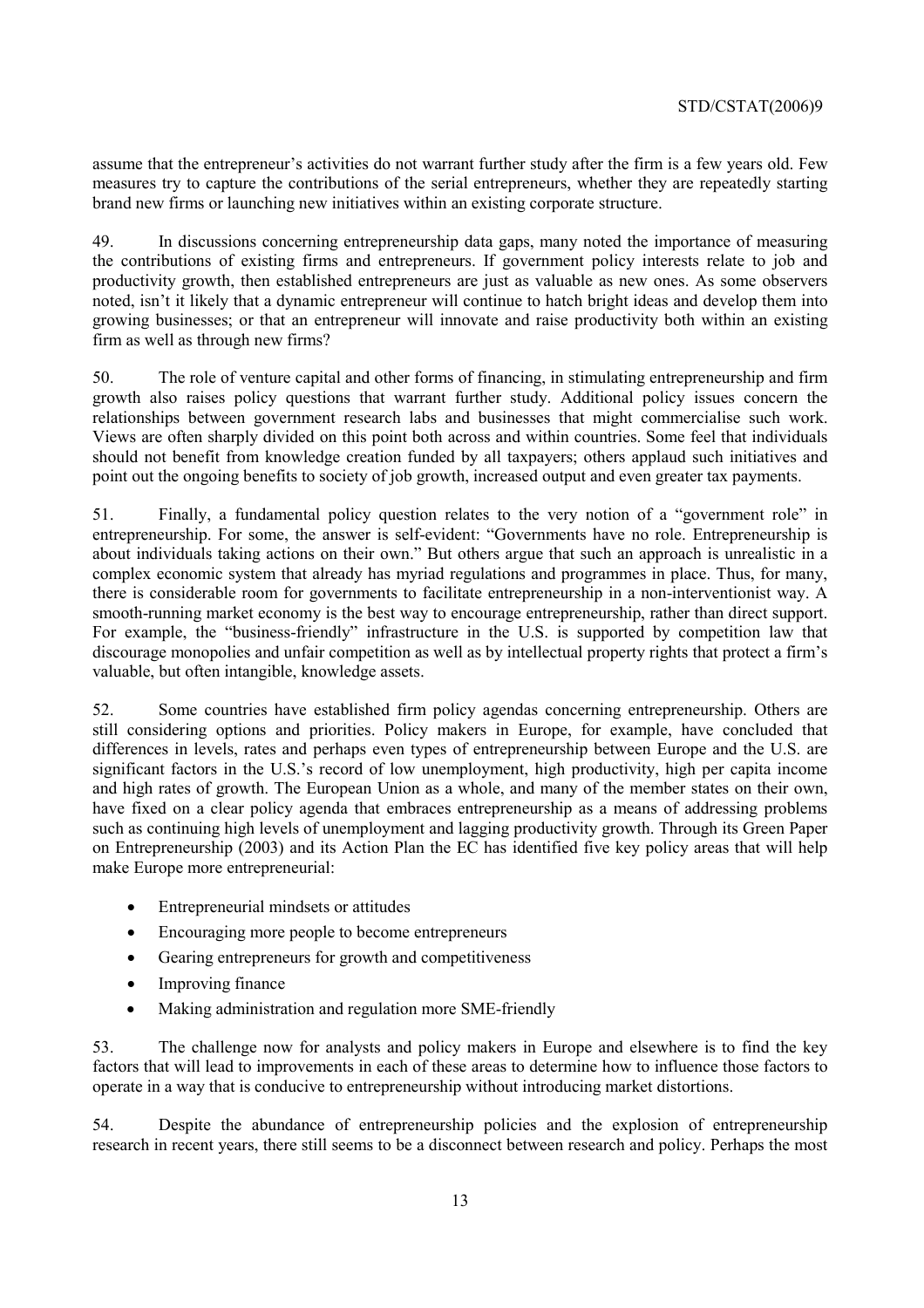comprehensive reviews of entrepreneurship policy have been done by Lundström and Stevenson and they have characterised SME Policy as an area where "a great deal of trail and error persists", and noted that it "lacks a theoretical base."<sup>11</sup> Indeed, many countries rely on case studies and best practices, rather than empirical evidence, to assess the impact of their entrepreneurship programmes. Myriad statistics are used to show a need to boost or at least maintain the level of entrepreneurship; but very few of these statistics are commonly defined or collected across countries to allow for international comparisons.

# *Entrepreneurship Concepts and Definitions*

# *A Brief History of Entrepreneurship Definitions*

55. Scholars have dedicated almost three centuries to the attempt to define the concept of entrepreneurship. The lack of consensus may, in part, be due to the fact that entrepreneurship isn't neatly contained within any single academic domain. Indeed, many disciplines have contributed their perspectives on the concept of entrepreneurship, including psychology (Shaver & Scott, 1991), sociology (Reynolds, 1991, Thorton, 1999), economics (Cantillon, 1730; Marshall, 1890; Knight, 1921; Schumpeter, 1934 and 1949) and management (Stevenson, 1985).Given the heightened interest in entrepreneurship in recent years, it is unlikely this multi-disciplinary interest will diminish any time soon. Nevertheless, given the orientation of the OECD's work, we will focus on the economists' definitions of entrepreneurship and the factors related to it.

56. The French economist Richard Cantillon<sup>12</sup> is generally accredited with being the first to coin the term "entrepreneurship" in about 1730. Loosely, he defined entrepreneurship as self-employment of any sort, and entrepreneurs as risk-takers, in the sense that they purchased goods at certain prices in the present to sell at uncertain prices in the future.

57. Many eminent economists elaborated on Cantillon's contribution, adding leadership and recognizing entrepreneurship, through organization, as a fourth factor of production, but the key tenets of risk taking and profit were nearly always retained as important features of entrepreneurship. Early on, Adam Smith (1776) wrote about entrepreneurship when he observed that division of labour discouraged innovation because of repetition. Alfred Marshall (1890) identified entrepreneurship as a crucial factor of production alongside land, capital and labour. Say (1803) stressed the importance of management vs. ownership in an enterprise and identified the entrepreneur as the manager.

58. It was not until Joseph Schumpeterís definition of an entrepreneur in 1934 however, that the more modern interpretation, relating entrepreneurship, additionally, to innovation, entered the mainstream. Schumpeter defined entrepreneurs as innovators who implement entrepreneurial change within markets, where entrepreneurial change has 5 manifestations: 1) the introduction of a new (or improved) good; 2) the introduction of a new method of production; 3) the opening of a new market; 4) the exploitation of a new source of supply; and 5) the re-engineering/organization of business management processes. Schumpeter's definition therefore equates entrepreneurship with innovation in the business sense; that is identifying market opportunities and using innovative approaches to exploit them.

59. However although Schumpeterís definition embodies a characteristic of entrepreneurship that is widely recognized today, namely, innovation, it still retains some ambiguity that has meant the debate regarding a definition of entrepreneurs/hip continues; although, to some extent, this reflects the definition of innovation, in particular whether it relates to incremental or quantum changes. Indeed some (Drucker, 1985) have argued that entrepreneurship reflects merely the creation of a new organization and that any

 $\overline{a}$ 

<sup>11.</sup> Lundstrom and Stevenson, "On the Road to Entrepreneurship Policy", 2002.

<sup>12.</sup> The word *entrepreneur* itself derives from the French verb *entreprendre*, meaning ëto undertakeí.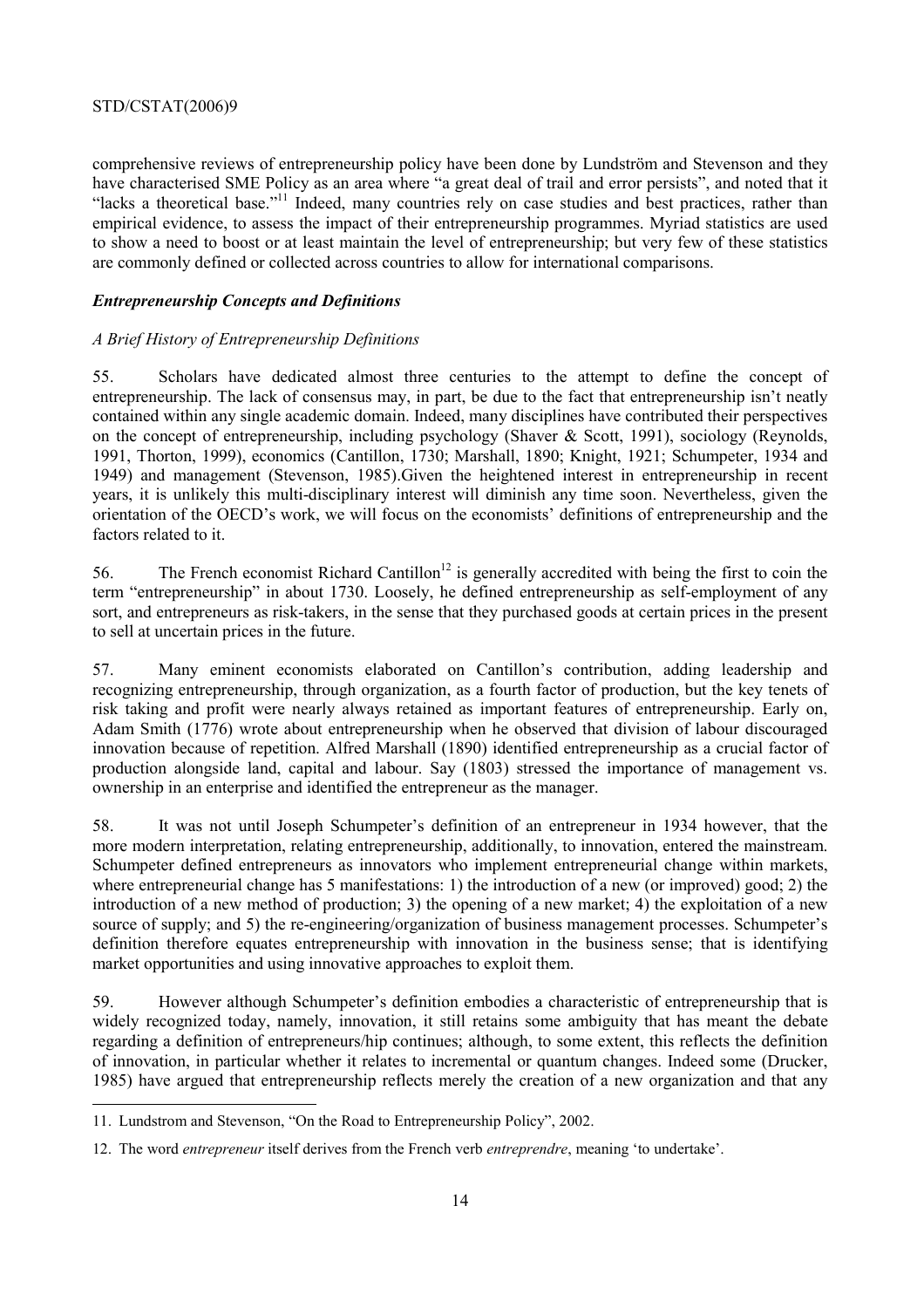individual who starts a new business venture is an entrepreneur; even those that fail to make a profit. Although, it could be argued that this corresponds to Schumpeter's 'opening of a new market'.

60. The debate still continues but it is perhaps best summed up by the economist Peter Kilby<sup>13</sup> who in 1971 compared those who study entrepreneurship to characters in Winnie The Pooh hunting for the mysterious and elusive Heffalump. Like the economists and scholars, familiar with entrepreneurs and their contribution to economic growth, and who have attempted over the years to define an entrepreneur, the hunters in Winnie the Pooh all claimed to know about the Heffalump but none could agree on its characteristics.

# *Measuring Entrepreneurship*

61. While the academic debate over the concept of entrepreneurship is interesting, the real focus of the entrepreneurship indicators work is measures that will inform the development of good policy. Even in cases where a fairly clear definition has been enunciated, it is difficult to find a measurement tool that matches the terminology that has been chosen. For example, the European Commission has defined entrepreneurship as "the mindset and process needed to create and develop economic activity by blending risk-taking, creativity and/or innovation with sound management, within a new or existing organisationî. While conceptually appealing, it would be difficult to convey this notion on a questionnaire in a way that would invite consistent interpretation by all respondents.

62. The practical definition, or measure, of entrepreneurship that one chooses will ultimately depend on the nature of the policy objective. If policy makers are interested in employment creation, they may focus on a measure that seems most directly linked to jobs, such as self-employment or new firm creation, no matter what the size or growth rate of the firm. If the policy objective is competitiveness or productivity growth, however, a measure of entrepreneurship that distinguishes high growth or innovative firms may be preferred. In this case, the firm population of interest may exclude zero-employee firms (self employment), or even very small firms, from the population of young businesses in order to get a better count of the growth business population.

63. Relevant measures will also depend on the national context and structure of the business population. For many in the United States, new firm creation is paramount and efforts are made to ensure that only pure, new firm creations are measured. In France, however, while new firm creation is carefully measured, so too are "reprises" which involve the takeover of some or all of the factors of production of an existing firm. Since the growth and survival characteristics of the population of reprises are different, and often superior, to those of the pure-birth firms, tracking of both populations is worthwhile. Given that the demographic profile of today's business owners suggests that many existing firms may be closed or offered for sale, it is likely that more countries will want to track take-overs, mergers, revivals and other forms of business continuity or resumption, as well as pure births.

64. Finally, there is a debate about whether studies of entrepreneurship should be limited to the activities of small and medium-sized firms. Understanding the determinants and characteristics of growth firms may be more important than focussing on a single concept of entrepreneurship.

65. Although a single definition of entrepreneurship across OECD countries may not be feasible, or even desirable, it is important to have consistent definitions of the individual measures that will be assembled to understand entrepreneurship and the factors that influence those measures. Thus, we will define concepts like firm birth, self employment and high growth as well as specific concepts relating to

<sup>13.</sup> Kilby, Peter, Hunting the Heffalump, 1971.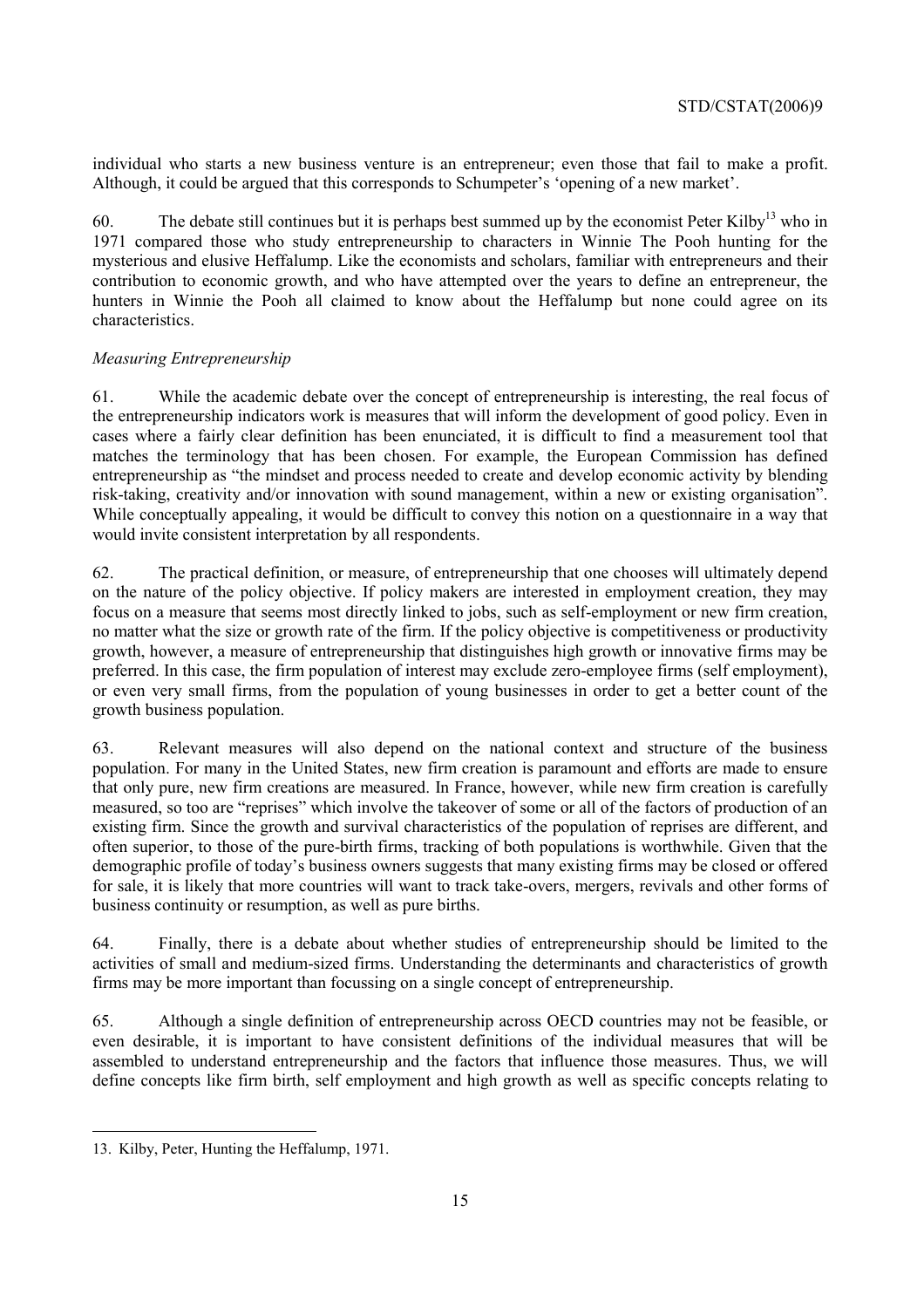firm financing, for example. It will be important to ensure that terminology is distinct and clear and that definitions are applied consistently across countries.

## *Existing Entrepreneurship Data*

66. While few, if any, meet all the requirements of analysts and policymakers for internationallycomparable data, there are numerous statistics relating to entrepreneurship already produced by governmental, quasi-governmental and private institutions. Many of these data sets are purely national and some focus only on special niche activities or a specific subset of the population. Other projects, though, have gathered data in numerous countries. Perhaps most well known is the GEM (Global Entrepreneurship Monitor) Project that has gathered information through both household surveys and specialist interviews since 1998.

67. In Europe, Eurostat has recently implemented the first "Factors of Business Success" (FoBS) survey, in a number of EU countries, and the European Commission's Eurobarometer has measured attitudes towards various aspects of entrepreneurship in both Europe and the USA. Other countries have also attempted to assess the entrepreneurial climate through similar attitudinal surveys.

68. Other programs measure important drivers or determinants of entrepreneurship such as access to finance or administrative and regulatory burden. Canada has a well established periodic survey that measures SMEs' access to finance through both supply-side and demand-side surveys. The US Federal Reserve carries out a periodic survey of small business finances (SSBF) and the University of Warwick recently conducted the first major study of SME finances in the UK.

# **II. AN OECD PROPOSAL FOR INTERNATIONAL ENTREPRENEURSHIP INDICATORS**

#### *A Collaborative Approach to Assembling and Developing Data*

69. The importance of entrepreneurship to both developed and developing countries is clear and numerous efforts are either underway or under development to produce data to measure entrepreneurship and to shed light on the factors that encourage both entry into entrepreneurship and firm growth. But these efforts are largely undertaken in isolation. There have been few attempts to develop comparable international indicators and even at the national level the linkages between entrepreneurship policies and entrepreneurship data have not been clear. There is an active community of academic researchers who meet to discuss theoretical and some empirical work relating to entrepreneurship but there have been few forums for discussions of comparable international entrepreneurship data by statistical offices and perhaps fewer still that bring government entrepreneurship policy people together with data producers. The OECD Statistics Directorate proposes to work with countries and other international organisations to develop a program of entrepreneurship indicators that will enhance the comparability, and value, of existing data and develop new data to fill gaps in a co-ordinated manner.

70. The OECD proposal for entrepreneurship indicators is a simple one. We propose a collaborative process to build a set of entrepreneurship indicators for consistent, ongoing measurement and comparison across many OECD and non-OECD countries. The overall plan is ambitious yet realistic in that it consists of a step-by-step approach to building the necessary international partnerships, establishing a data collection infrastructure, assembling relevant data and sharing and disseminating the resulting set of indicators on entrepreneurship. Taken together, the indicators would form a periodic Entrepreneurship Scoreboard to assist countries in establishing goals, setting policies and monitoring progress. In order to ensure sound and coherent statistical practices across countries, we propose development of a Manual to set out a framework or list of entrepreneurship indicators along with descriptions and definitions of items to be measured, collection methodologies, output tabulations and other relevant aspects of the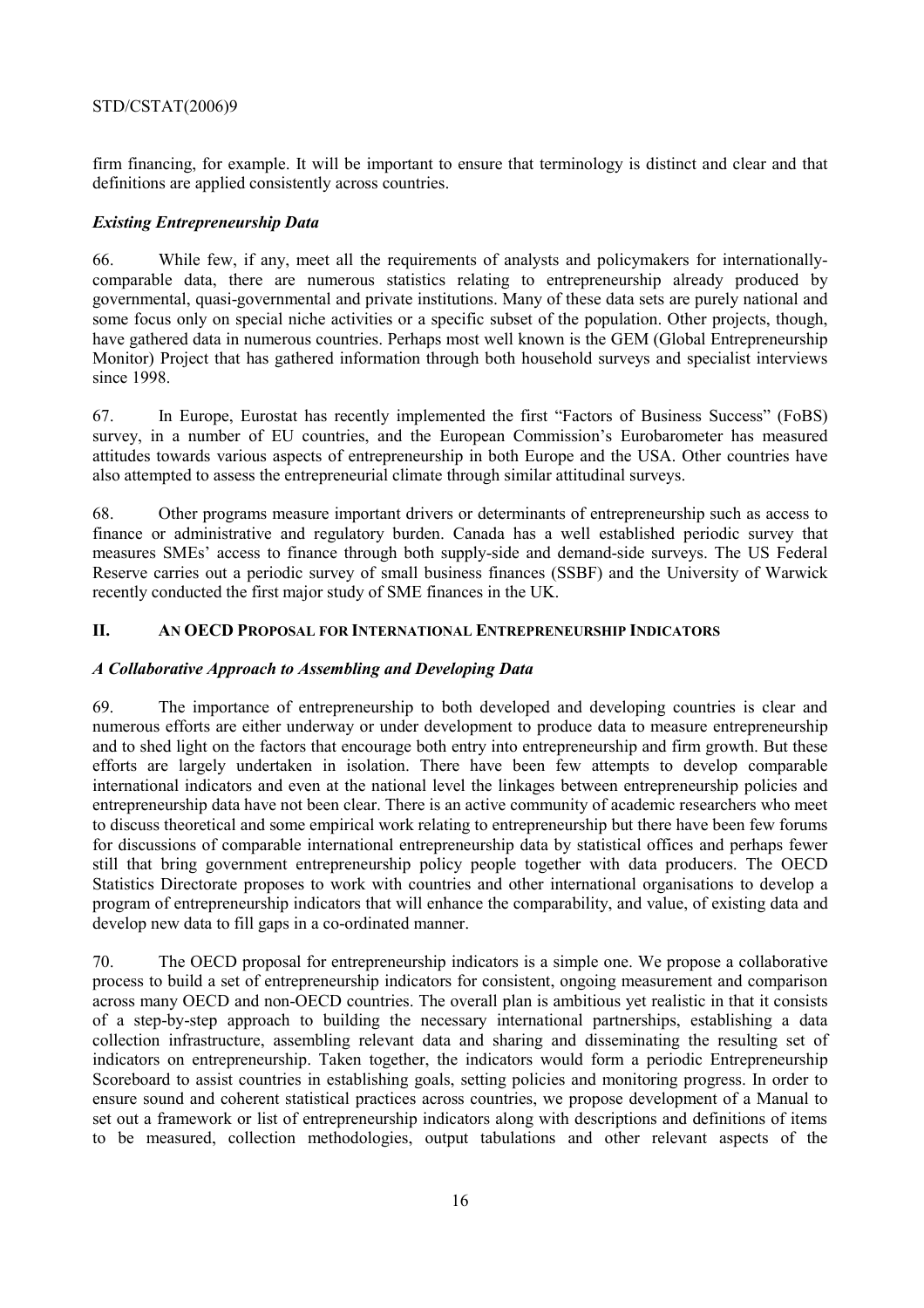measurement of entrepreneurship. Then we propose that the OECD, in association with other international organisations, member countries and participating non-member countries, proceed to fill in the indicator framework with existing and new data from several different sources, as outlined below.

71. First, we will exploit existing data in OECD, and possibly other, databases. Second, we will explore the availability of other entrepreneurship-related data that is available across a large number of countries, from surveys or administrative sources and, if appropriate, initiate new queries to build up additional OECD databases. Third, we will extend work that is already underway through both Eurostat and the OECD to harmonise Business Demography information and develop a number of entrepreneurship measures based on these register-based databases. Finally, we will institute a program of new, co-ordinated data collection using standardised methods and collection vehicles.

72. The OECD proposal recognises that not all countries are at the same stage of development with respect to entrepreneurship nor will they be able to devote the same level of resources to entrepreneurship measurement. By establishing a framework for entrepreneurship measurement, improving common understanding of definitions and concepts and establishing models and co-ordinated surveys for measurement, the programme will allow countries to raise the quality of entrepreneurship statistics as resources and interests permit. It is critical, though, that countries collaborate to develop the definitions, measures and survey modules so that, as data develops and improves, it will be internationally comparable.

73. Finally, critical to the success of all the Entrepreneurship Indicators Programme will be the establishment of an international network for discussion of entrepreneurship and SME data as well as an OECD Steering Group to ensure decisions are reached and outputs are produced.

74. In summary, the proposal comprises the following elements, which are elaborated further below:

- Produce a regular Scoreboard or Compendium on Entrepreneurship;
- Develop a Manual for entrepreneurship measurement;
- Gather standard international data based on existing and new sources; and,
- Establish an OECD Entrepreneurship Indicators Steering Group (EISG) and a Network for international entrepreneurship data development.

#### *An International Scoreboard on Entrepreneurship*

75. The OECD entrepreneurship programme would encompass a wide variety of practical statistical work, research conferences and other discussion forums in pursuit of better international entrepreneurship data. A proposed periodic Entrepreneurship Scoreboard would be a concrete and visible output of the various activities. This compilation of internationally-comparable data would address current and emerging policy issues relevant to both OECD and non-OECD countries. The Scoreboard would present entrepreneurship-related data in three general areas: First measures of level or rates of entrepreneurship, such as the number of start-ups in a period, would be presented. Second, various determinants of entrepreneurship, reflecting capacities and characteristics of entrepreneurs and the entrepreneurial climate or conditions of the countries, would be portrayed. Such "determinant" measures would include rates of taxation, measures of regulatory burden or educational and employment characteristics of both entrepreneurs and of the population as a whole. Finally, measures of performance for both firms and the economy as a whole, such as employment or productivity growth, would be included.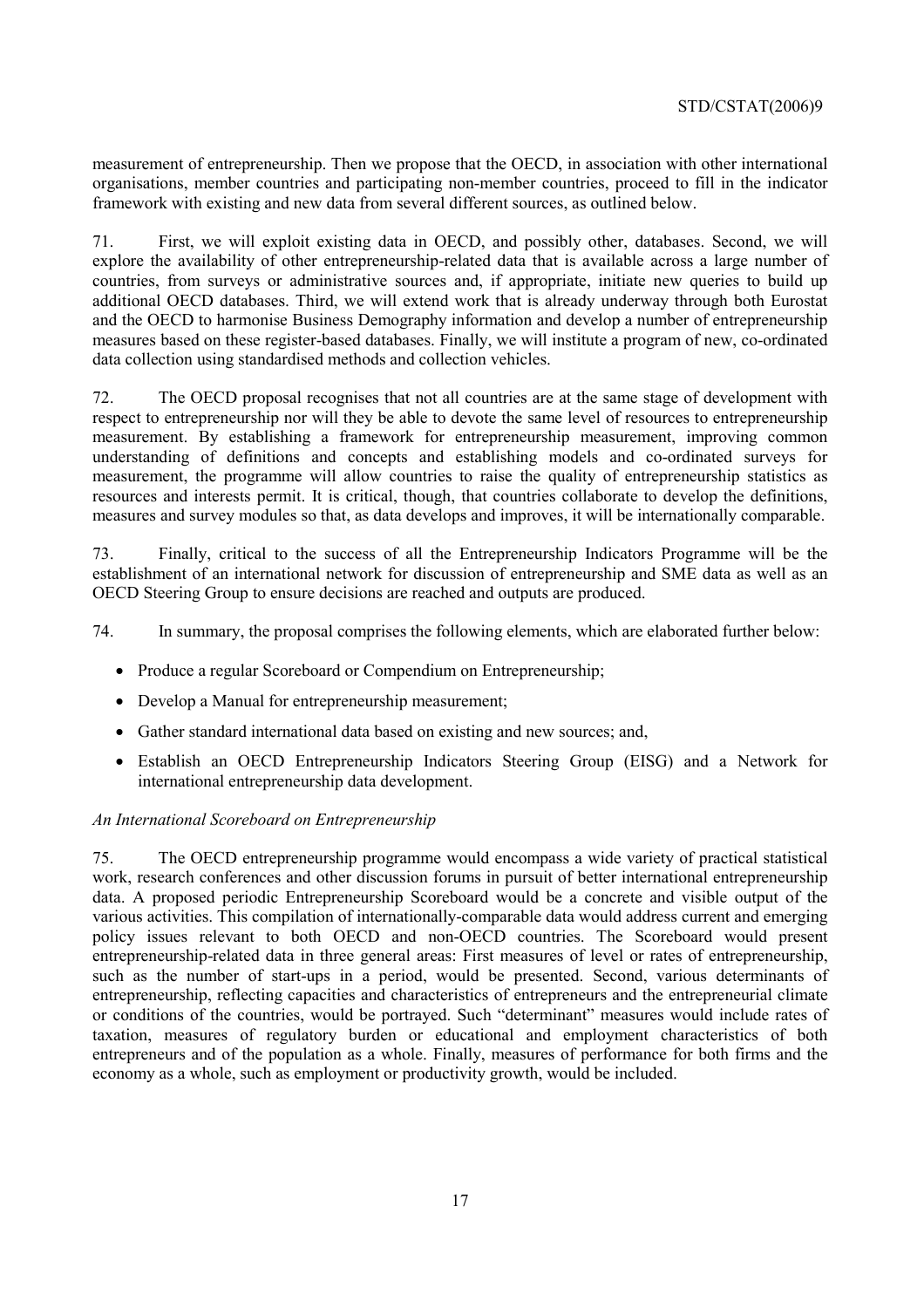76. The Scoreboard would benchmark relative performance according to various indicators but it would not be intended to provide a composite measure or overall ranking of countries. There are numerous complex factors relating to entrepreneurship, competitiveness and overall economic performance and no single measure can guide policy-making decisions or determine "success". Furthermore, since policy objectives differ across countries the importance of high or low values of certain indicators may differ across countries. It is not even clear that a high or low value on a given indicator will have the same impact on performance in different countries. Some of the world's wealthiest countries, with high GDP growth rates and high per capita income display very low rates of entrepreneurship, at least by some current measures.

77. An Entrepreneurship Scoreboard would be modelled on other successful OECD work such as the Science, Technology and Industry (STI) Scoreboard. Essential findings would be presented in summary form and charts and figures would be used to portray the data. The underlying data would also be available through links, along with notes on methodology and sources. Given the relatively limited availability of internationally-comparable entrepreneurship data, the Scoreboard would initially contain a limited array of data and would be expanded as new data is developed and as policy interests evolve over time.

# *A Manual for Measurement of Entrepreneurship*

78. There is an extensive body of academic research on entrepreneurship and its impact on economic growth and employment, particularly dating from the 1980s. In order to understand entrepreneurship and how it varies across economies, several theoretical models have postulated relationships between various factors that establish entrepreneurship opportunities, supply of entrepreneurial talent, and enabling framework conditions. The interaction of all these factors in turn determines levels and types of entrepreneurial activities in an economy, viewed from various perspectives including new firm creation, survival or growth. As discussed earlier, there have also been numerous efforts to define entrepreneurship in both theoretical and practical terms. For example, measurement of entrepreneurship, based on the number of people involved in starting new firms, has been undertaken in a consistent manner, for a large number of countries, over a number of survey cycles by the Global Entrepreneurship Monitor program. Also, a number of national surveys exist that shed light on particular aspects of entrepreneurship or factors that may determine the amount and type of entrepreneurship that takes place in a country. Most of these initiatives have remained isolated, however, and few attempts have been made to compare experiences and develop agreement amongst National Statistics Offices on key definitions, survey methods and measurement priorities.

79. The OECD has a strong record in the development of Manuals to guide measurement in a variety of policy areas. Most notable are the OECD standards for measurement of innovation, R&D, productivity, capital, and the non-observed economy. We propose to develop a Manual for collection of data on entrepreneurship. Such a Manual would include a measurement framework, lists of minimum to ideal entrepreneurship indicators for consistent, ongoing cross-country measurement, standard concepts and definitions, and model questionnaires. Since the goal is the production of harmonised data, relevant for policy use, the work will be based, wherever possible, on definitions and methodologies already successfully in use in countries.

#### *A Model List of Entrepreneurship Indicators*

80. Which indicators will constitute the appropriate package of international statistical measures on entrepreneurship and how do we go about identifying and agreeing on such a list? As noted, discussions in OECD Committees and Working Parties as well as a planned OECD Conference on Entrepreneurship data will help to establish the framework of desirable entrepreneurship data. It will be important for these discussions to involve policy-makers, researchers and suppliers of statistics to ensure that the framework is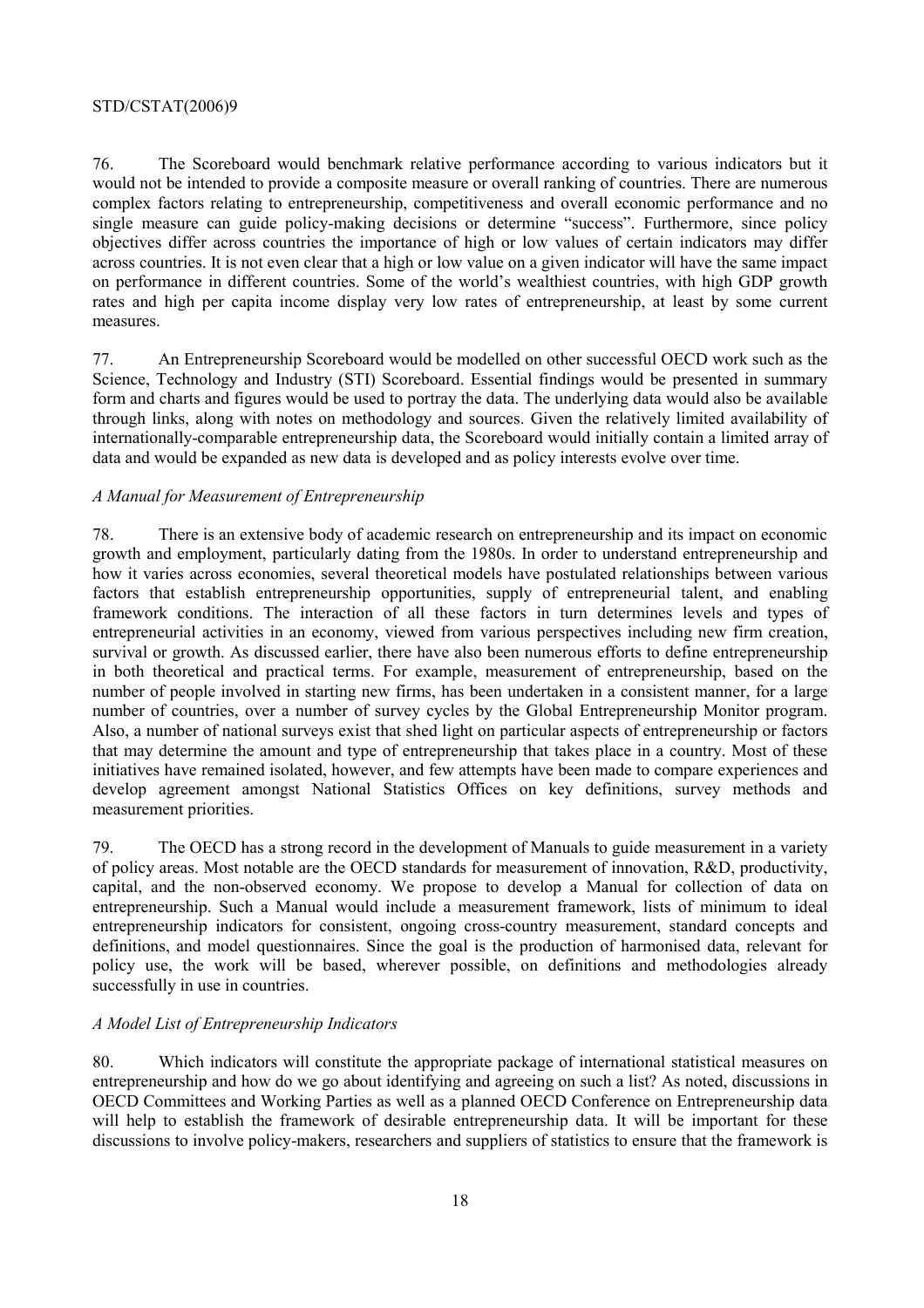realistic and relevant. The Framework should not simply be a 'wish list' of everything anyone would possibly want to know about entrepreneurship. The model list should include those items that are legitimately valuable for comparisons across countries. The list should also only include indicators that can feasibly be collected either at present or at some point in the foreseeable future and that will have real value in assisting countries to plan and evaluate their entrepreneurship policies and programs. Despite these restrictions, it is also important to be somewhat visionary in considering entrepreneurship indicators. The list need not be confined to readily available data or data that is already being collected by at least some countries. The framework will represent a longer term objective that may include items that are beyond current data collection techniques.

81. As a starting point for development of a model list of entrepreneurship indicators, an inventory of entrepreneurship-related measures, either already in existence or identified as potentially valuable, has been assembled by the EIP. A partial list is provided in Annex 1. Many of the existing measures are currently only available for a small number of countries and even then the precise measures used are rarely identical in different countries. Furthermore, many of the "measures" often cited in research papers and entrepreneurship publications are derived from case studies or expert interviews and do not yet qualify as ìstatistical measuresî. Nonetheless, the inventory will help to identify data sets that may be useful for establishing, monitoring and assessing entrepreneurship and SME policies. The inventory will be presented for discussion in various forums and eventually will be used by the EISG in the development of the framework for entrepreneurship data. Ultimately, the list of indicators must not only be measurable but of value to measure. In this regard, the OECD Quality Framework and Statistics Strategy has established three important and useful criteria for the development of indicators: they must be relevant, analytically sound and measurable.

82. Given limited budgets available for statistical work, proposed indicators will have to pass the real test of relevance and utility for policy makers and analysts since, in most countries, these data users will likely be required to supply or secure funding for actually developing the indicators.

#### *Concepts and Definitions*

83. An essential step in the preparation of a Manual for internationally-comparable measures of entrepreneurship is development of the definitions and concepts of the various items to be measured. If, for example, we wish to compute the number or rate of "new firms" in an economy, and compare results across countries, we must agree on a clear definition of what a new firm is and what goes into the numerator and denominator to produce a rate. Other conceptual details relating to thresholds, time periods and coverage must also be considered and appropriate direction provided to those who wish to participate in the development of internationally-comparable data. The Entrepreneurship Indicators Steering Group will use a variety of forums to engage country representatives, international organisations and entrepreneurship experts in discussions aimed at producing concepts and definitions that lead to practical measurements.

84. Ultimately, a number of concepts and definitions will need to be established as the range of indicators expands to cover various aspects of entrepreneurship. Initially, key concepts such as the entrepreneur, firm birth, firm death, firm size categories and high growth firms will be required for even the most basic set of indicators. Concepts involved in counting new firms, such as registration thresholds, or in measuring the self employed also need to be established. Also of interest for international comparisons are the factors influencing entrepreneurship such as access to finance, regulatory and administrative burden or business education and advice. Definitions and concepts for consistent measurement of these factors will also be required. In many cases other OECD or international organisations have already considered and established definitions and we will not reinvent the wheel unnecessarily. While firm births are important, for many countries the revival or resumption of a firm,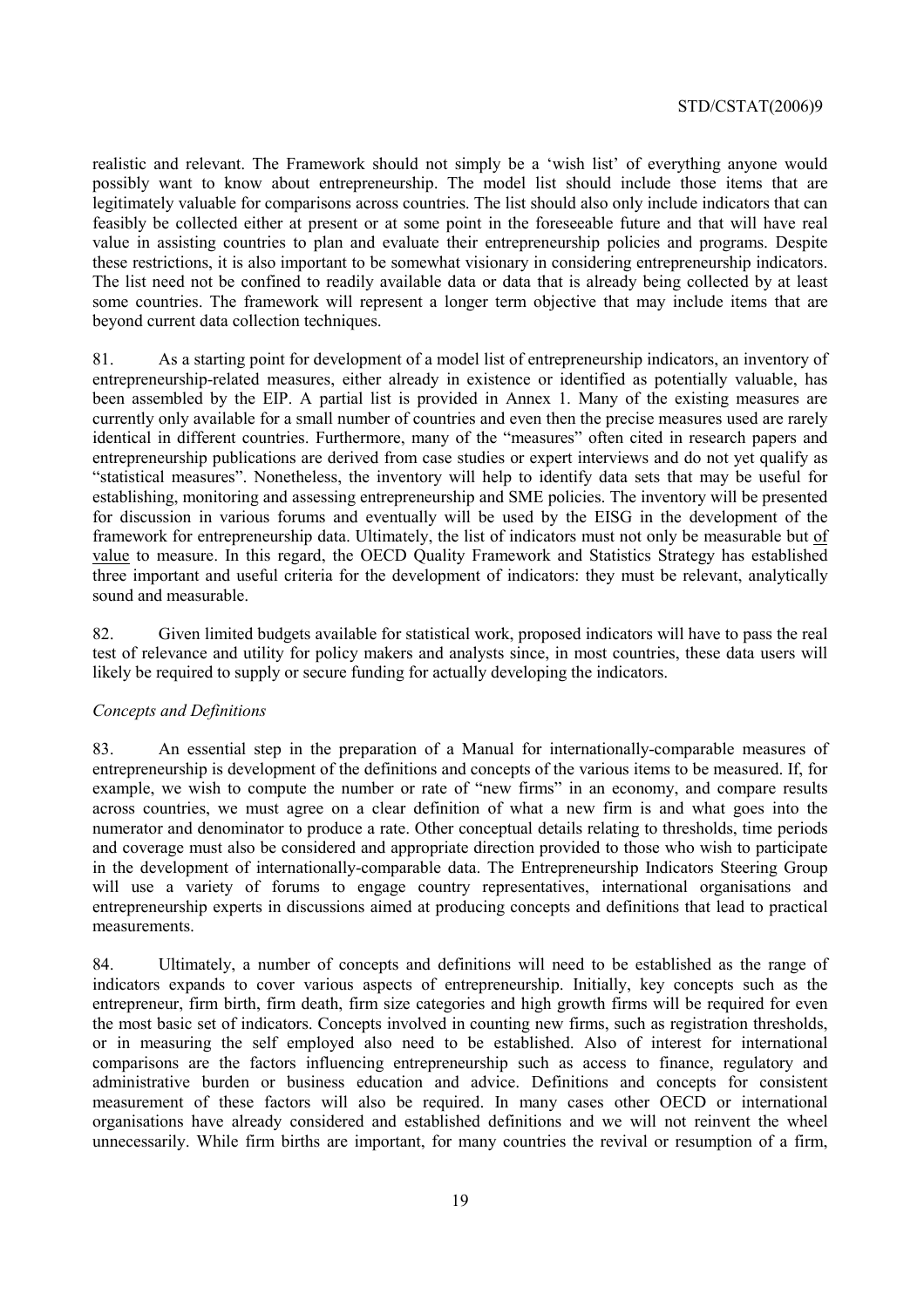through purchase or takeover of some or all the factors of production, is also important. Furthermore, interest in these "reprises", as they are called in French, will likely grow in the coming years since the demographic profile of today's business owners suggests that significant turnovers of firms will occur. Another priority for many countries is the consistent measurement of various aspects of financing of entrepreneurship and SMEs, including the very concept of a "financing gap".

85. It is not proposed, at this stage, that the Project attempt to establish a single definition for entrepreneurship. As the earlier discussion on definitions concluded, the term entrepreneurship has been widely used and loosely defined, if at all. It is unlikely that countries will want to focus on a single notion of entrepreneurship as a policy objective; rather they will be interested, for example, in boosting firm startup rates, increasing the proportion of high-growth firms, and increasing reprises as a means of lowering firm closures. It is more important that they focus on quality measures for all these items than that they attempt to identify any one of them as the representative indicator for "entrepreneurship".

86. A number of proposed definitions have already been developed by Statistics Directorate as part of a Framework for Business Demography.14

#### *A Multi-Source Approach to Collecting and Developing Entrepreneurship Data*

87. Data will be assembled for the OECD Entrepreneurship Indicators Programme from a variety of sources. These can be grouped under four general approaches to data development:

- Exploit existing data in OECD and other databases;
- Commence new data collections from NSOs;
- Extend harmonization work on Business Demography; and,
- Undertake a program of OECD co-ordinated entrepreneurship surveys.

#### *Existing Data in OECD and Other Databases*

88. Virtually all OECD countries, and some non-OECD countries, can benefit from at least some of the comparable indicators in the overall framework. By exploiting data that countries already provide for existing OECD databases, the objective would be to establish a minimum set of indicators that could be produced with little or no additional burden or expense for the country. Some additional information may be required to assist the OECD in enhancing comparability but for this category of "existing data" it is not anticipated that countries would be required to respond to major new data queries from the OECD.

89. An example of existing data is the labour force information developed and maintained by the Employment, Labour and Social Affairs (ELSA) and Statistics (STD) Directorates at the OECD. While few analysts would agree that one can measure entrepreneurship simply by counting the number of selfemployed, data on business ownership (or self-employment) paint at least a partial picture of the level or rate of entrepreneurial activity in a country or region. The OECD data on self-employment are not strictly comparable, given different definitions and measurement in countries, and some work would be necessary before international indicators could be produced. The EIM Research Group in The Netherlands has already done considerable work to harmonise the OECD self employment data so we would propose to explore use of these data, and/or the established harmonisation methodology, after appropriate consultations with countries, rather than undertake a new harmonisation process from scratch. The OECD also has structural business statistics by size class that will allow presentation of a profile of the SME sector in a country. Here too, few would equate SMEs with entrepreneurship but comparable data on the size and nature of the SMEs across countries does contribute to an understanding of entrepreneurship.

<sup>14.</sup> Ahmad 2006.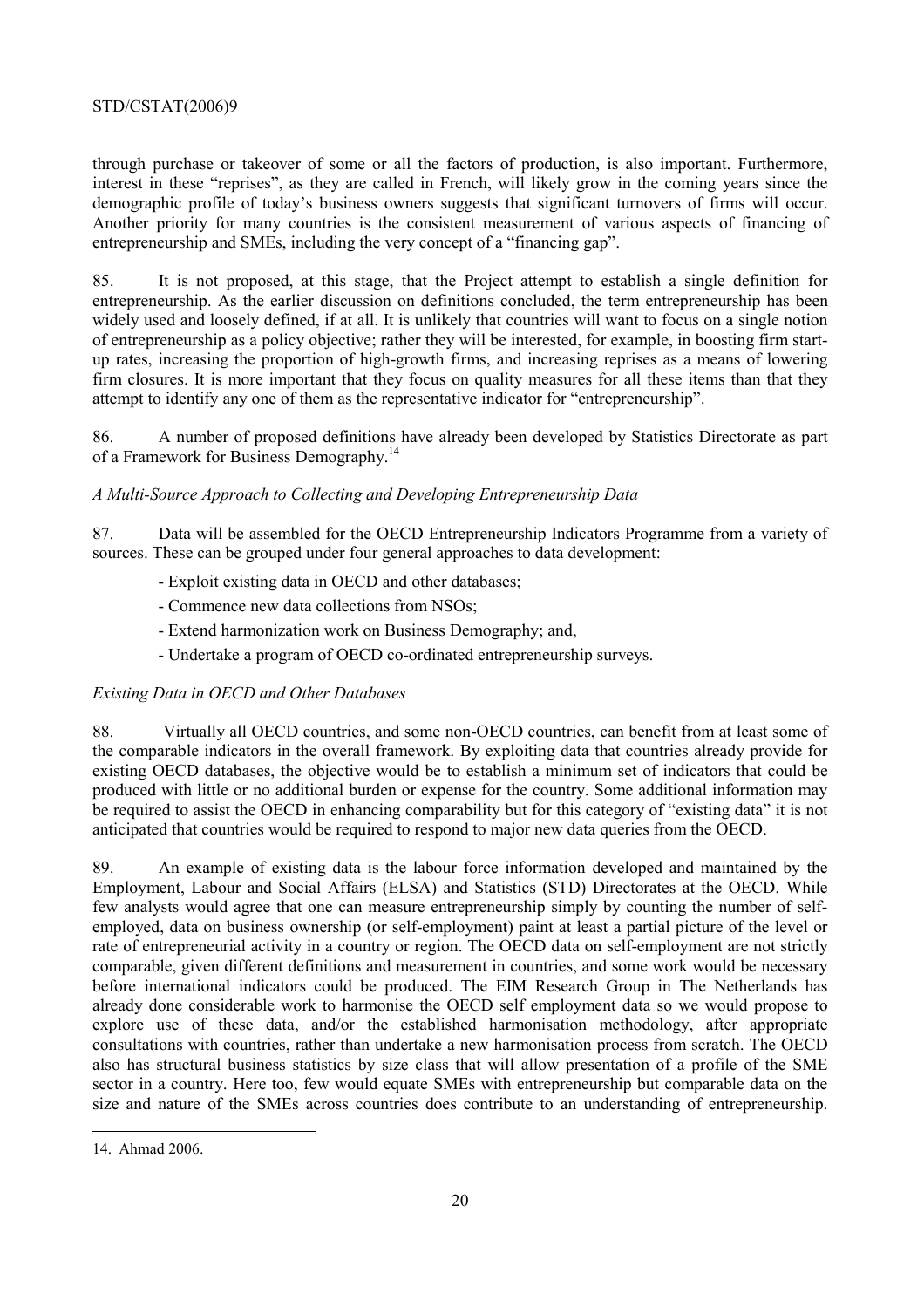Other examples of existing OECD data that may provide indicators relevant to the understanding of entrepreneurship include innovation R&D and investment. Furthermore GDP growth rates, productivity measures and other macro statistics will be useful in monitoring the possible impacts of different rates of entrepreneurship, though given the myriad factors at play it is unlikely that any direct causal link between entrepreneurship and, say, economic growth will ever be clearly established. Other potential sources of ìexisting dataî are high-quality databases of international scope developed by other organisations that could be shared with the OECD and integrated into an overall framework. Examples include the aforementioned EIM data, Eurobarometer Surveys and the World Bank's "On Doing Business" database.

#### *New Data Queries to Obtain Existing Data from Countries*

90. We also propose to move beyond the data already collected for various OECD databases and explore whether any other commonly-held data at NSOs could be useful for building indicators on entrepreneurship. An enquiry of all National Statistics Offices (NSOs) and Entrepreneurship Policy bodies will be undertaken in the first half of 2006 to determine what data sets, if any, are used to understand entrepreneurship and inform policy. Negotiations will then be undertaken to determine whether it is feasible to collect and harmonise the appropriate data sets from countries to build international indicators. However, while a comprehensive investigation of entrepreneurship-related data available from NSOs has not yet been undertaken, informal queries suggest that there is relatively little scope for developing significant, new entrepreneurship indicators in this way, with the exception of register-based business dynamics data which is discussed as a separate case, below. Nevertheless, an organised inventory of entrepreneurship data produced, used or desired in OECD countries will lay the groundwork for discussions on common definitions and measurement methods as we move forward to fill data gaps.

#### *Register-Based Data*

91. As noted earlier, one approach to measurement of entrepreneurship favoured by many analysts is to determine the number or rate of new firms being created within an economy, sector or geographic region. As is the case with other measures, there is not universal agreement that new firm formation is the best measure of entrepreneurship but it is certainly widely used and oft-quoted, in one form or another. The GEM estimates of nascent entrepreneurship, discussed above, serve as a proxy for new firm creation as they measure new entrepreneurs rather than new firms. Virtually all OECD countries, however, maintain complete registers of all businesses that can be used to produce a wide variety of accurate measures on firm entry, exit and growth, by industry and region. Unfortunately, in the past, there has been little standardisation of the definitions, registration methods, or thresholds for business registration across countries so, while accurate measures were available for national measurement, no cross country comparisons of register-based data were possible. Furthermore, since the business registers are generally assembled to assist with the collection of survey data and were not intended to be used as sources of data themselves, demands for improvements to the registers to enable better data outputs are not treated with the highest priority. This situation has begun to change in recent years. In Europe, Eurostat has worked with a number of EU countries on a voluntary program to produce standard outputs on business demography. While there are still gaps in the data outputs, and not all EU member countries are participating, the work is very promising. The EU Regulation on statistical business registers, requiring all countries to comply with Eurostat standards for coverage and content, is also being revised. The version expected to be introduced in 2006 will widen coverage, introduce new variables, and require the recoding of overseas links. Given the recent expansion of the EU, this will be a major step towards increased harmonisation of register-based data in Europe. In addition, the OECD Statistics Directorate has undertaken a study of all the factors that reduce comparability of register based data on firm dynamics<sup>15</sup> and has developed a

<sup>15.</sup> Vale 2006.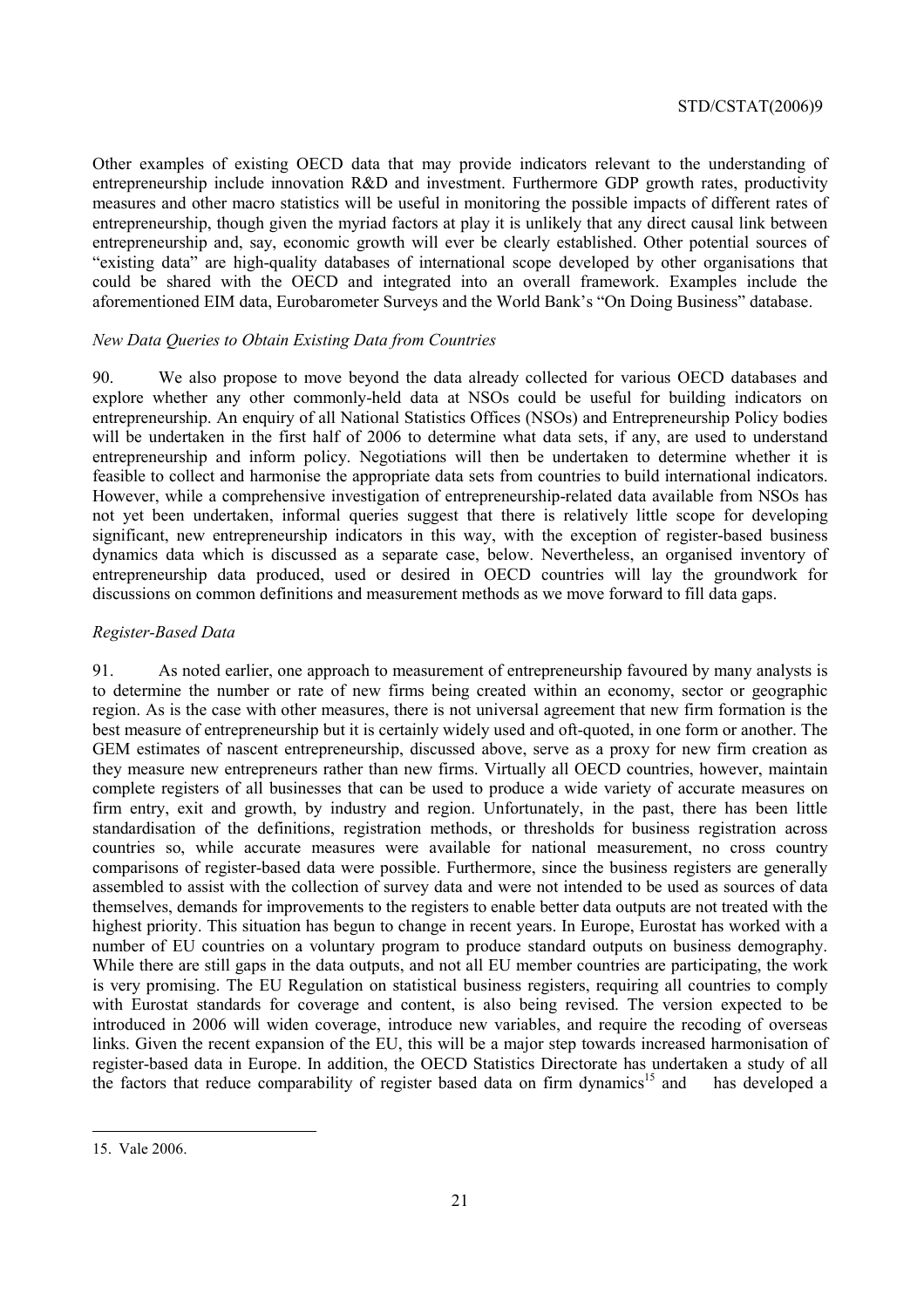framework for business demography statistics<sup>16</sup>. This work is proceeding in parallel with the OECD's Entrepreneurship Indicators Project and the business demography programme will constitute an important source of entrepreneurship indicators.

# *New OECD-Led Entrepreneurship Surveys*

92. While the collaborative activities discussed above will be instrumental in building a foundation for quality, comparable entrepreneurship data, it is already known that there are many topics of interest to policy makers for which no internationally-comparable data exists. Also, many countries are considering developing, or are already developing, additional national data on entrepreneurship. While these initiatives will be useful for understanding entrepreneurship within the national context, the value of the data will be much greater if it can be compared to data for a number of other countries. However, there is currently no international forum where NSOs can meet to learn of entrepreneurship statistics activities underway in other countries and collaborate to benefit from each others experiences and to ensure that data is collected on a common basis and disseminated in a multi-country format. To help fill data gaps and to enhance the value of current or planned data collections, the OECD proposal includes a programme to co-ordinate international entrepreneurship surveys. The principal objective of this initiative would be to conduct a periodic, standard entrepreneurship survey in all participating countries. A separate governance and management body would be established to oversee this work and the OECD Statistics Directorate would serve as the Secretariat. Though final decisions on any and all aspects of the international survey, including type of survey, periodicity, target populations and questionnaire content, would be agreed to by the participating countries through the governance body, the present Paper includes some recommendations.

93. While a number of useful variables concerning entrepreneurship attitudes and the level of entrepreneurial activity are collected through household surveys, the relatively small proportion of entrepreneurs in the total population yields a small sample for more in-depth analysis of entrepreneur and firm characteristics. Also, as discussed above, harmonised business registers are an important element of this overall for better entrepreneurship data. The registers show great promise as a source of firm data, especially on new firm birth and basic evolution, but they reveal little or nothing about the entrepreneur and they can't provide any details on things such as financing, innovation, networks, marketing and organisational structures. Thus, to provide further information about determinants of entrepreneurship and firm growth, we recommend a periodic firm survey that would be conducted by the NSOs with samples to be drawn from the same official Business Registers that are used to provide the Business Demography data discussed above.

94. The target populations for co-ordinated international entrepreneurship surveys would vary depending on the specific topics of interest for each survey cycle. Nevertheless, even while an international survey might target different populations at different points in time, it would be very important to establish clear definitions of the populations of interest and to apply them consistently over countries and over time. Thus, for example, the survey might target high-growth firms, newly-created firms, young-but-established firms or even older firms but each of these would be clearly defined. Furthermore, when a specific subpopulation is targeted, such as high-growth firms within a certain age or size category, it will also be important to collect data for the entire population of firms in that age or size category so that data for a control group is also available.

# *A Pilot Survey on Entrepreneurship*

95. While some countries will be satisfied with basic measures of entrepreneurship others are already putting a high priority on the development of new data on particular aspects and determinants of

<sup>16.</sup> Ahmad 2006.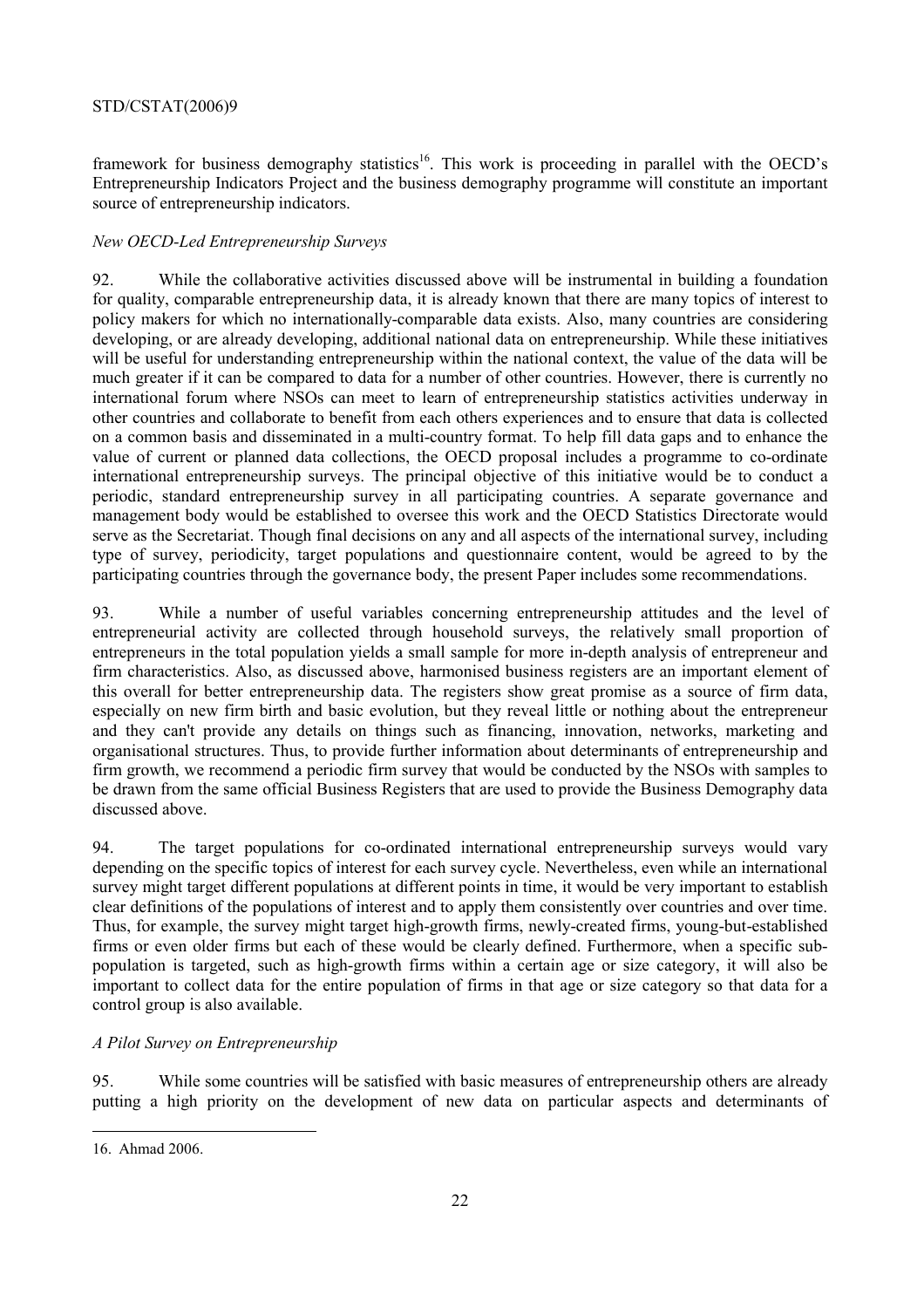entrepreneurship. For example, a number of OECD countries have already identified improved understanding of high growth firms and the entrepreneurs responsible for them, as a priority. A first step in undertaking any new data collection would be implementation of a Pilot Survey in 2007. In addition to providing important new information for the participating countries, the pilot survey will enable the OECD and its partners to develop and test the governance and management structures and other aspects of international collaboration that will be required to complete the Manual on Entrepreneurship Measurement and to enable ongoing, periodic collection of international entrepreneurship data. The key objective is to develop a common data collection vehicle, designed and implemented in a collaborative way across a number of countries.

#### *An OECD Network for International Entrepreneurship Data Development*

96. The OECD is an ideal forum for bringing together the appropriate country representatives and other international experts to agree on the data required for entrepreneurship policy and on the approach to producing the required data on an internationally-comparable basis. We propose that an Entrepreneurship Indicators Steering Group (EISG) be established to lead the work on development of international indicators on entrepreneurship. This body would report to the Statistics Committee and membership would include representatives from those countries that wish to participate actively in the development of entrepreneurship indicators, especially during Phase Two work. In addition to the country delegates, representatives from OECD Directorates that conduct analysis and develop policy recommendation relating to entrepreneurship would be asked to join the group to advise on policy-related data needs. This group would include the Centre for Entrepreneurship, SMEs and Local Development (CFE), DAF and ECO. Other international organisations with interest in entrepreneurship statistics, notably Eurostat and the International Consortium on Dynamic Entrepreneurship Benchmarking, would also be invited to participate.

97. The EISG would have links to a variety of other OECD bodies that are already engaged in the development and maintenance of data sets that can contribute to our understanding of entrepreneurship. Thus bodies such as the Working party of National Experts on Science and Technology Indicators (NESTI), with responsibility for innovation data, ELSA and STD, with responsibility for Labour Force data, and the Structural Business Statistics Expert Group (SBS Net), with responsibility for business statistics, enterprise demography and other structural business surveys, would all contribute to the development of entrepreneurship indicators.

98. While the development and implementation of the entrepreneurship indicators programme would be the responsibility of the EISG, it is important that the various proposals developed by the Steering Group be presented and discussed at a number of different OECD and other international forums. Indeed, it will be crucial for the EISG to work closely with those bodies responsible for discussing entrepreneurship policy to ensure that data priorities for policy-makers are properly understood and reflected in both longerterm data development plans and shorter term outputs. Furthermore, since not all countries will choose to have a representative on the EISG, it will be important to report on plans and developments to those interested bodies that have broad country representation. Within the OECD, those entrepreneurship policy bodies include the WPSME and the Committee on Industry and Business Environment (CIBE).

99. The EISG would oversee several key aspects of the entrepreneurship indicators programme including the development of the Manual for Measurement, the establishment of data priorities and new data collection, including a Pilot Survey in 2007. Since much of the statistical expertise regarding entrepreneurship exists outside the OECD Directorates, it is critical that development of the entrepreneurship indicators programme be collaborative, with substantive inputs from the participating countries and other international organisations.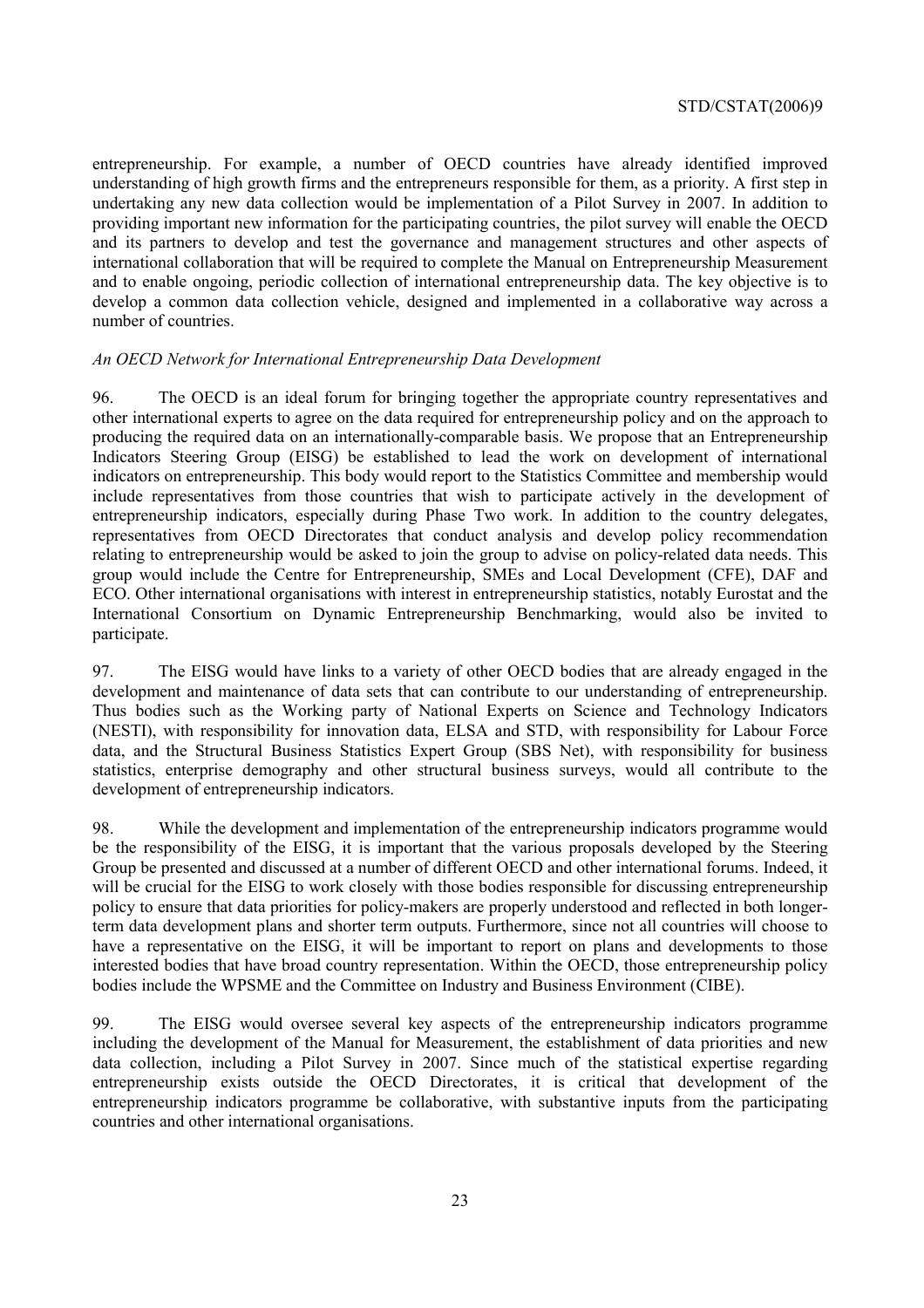# *Advantages of OECD-led International Measurement*

100. There are numerous advantages to assembling and/or collecting entrepreneurship data within an OECD-co-ordinated international indicators program, rather than through national data activities alone. A co-ordinated effort has advantages for identification and prioritisation of policy-relevant statistical activities, for development and implementation of measurements themselves and for the presentation and distribution of results.

101. First, those responsible for entrepreneurship statistics programs will benefit from the opportunity to review the entrepreneurship policy priorities and evaluation methodologies of other OECD countries. An international programme will stimulate a dialogue between policy-analysts and statisticians, not only within but also amongst countries, which will improve the relevance of the statistical work. The objective of this indicator program is to produce practical, policy-relevant measures of entrepreneurship and its determinants. The OECD is an ideal forum for bringing together policy and statistical experts to ensure that planned indicators are indeed relevant for analysing entrepreneurship issues, developing policies and programs and monitoring their impacts. Among OECD delegates to various committees are those responsible for assisting and advising policy-makers and for implementing programs in support of government policy on entrepreneurship. Also part of the OECD network are the statistical experts who respond to user needs in member countries with professional, high-quality statistical programs. The entrepreneurship indicator programme will allow these policy and statistical experts to share experiences in understanding the factors that stimulate or hinder entrepreneurship. By working together they can develop definitions, measurement tools and data outputs that permit comparisons across countries.

102. There are obvious benefits of international comparisons based on standardised concepts, definitions and measurement tools. Existing data show that there are significant differences in levels of entrepreneurship between countries. But, since little comparable data exists across a large number of countries on the underlying conditions and stimuli that generate entrepreneurship, it is difficult to undertake multi-country analysis and share best practices. By establishing definitions of entrepreneurship that are relevant to the policy interests of all participating countries, and measuring the factors that may encourage or discourage entrepreneurship using common questionnaires and other measurement tools, countries can determine how their practices, and outcomes differ. Policies will always differ, but sound international data can help countries determine the costs and benefits of different policies in terms of their impact on entrepreneurship.

103. A co-ordinated, joint effort can also yield economies of scale in the development of the tools and questions. Rather than each country grappling independently with issues of target population, survey frames, data collection methodology, questions and questionnaire design, work could be distributed among participating countries and common approaches adapted through pooling of expertise. In addition to cost savings such an approach will permit exploitation of synergies of expert collaboration.

104. The National Statistics Offices (NSOs) are important partners in the development of entrepreneurship indicators. They already collect data on various aspects of firm behaviour that will be useful for deriving some entrepreneurship-relevant data and their methodological expertise and practical experience will be invaluable in establishing any new entrepreneurship surveys. Furthermore, the NSOs normally maintain the statistical business registers that will be central to the development of improved business demography data that will contribute to the indicator programme. The OECD's direct links to NSOs will facilitate the development of entrepreneurship indicators.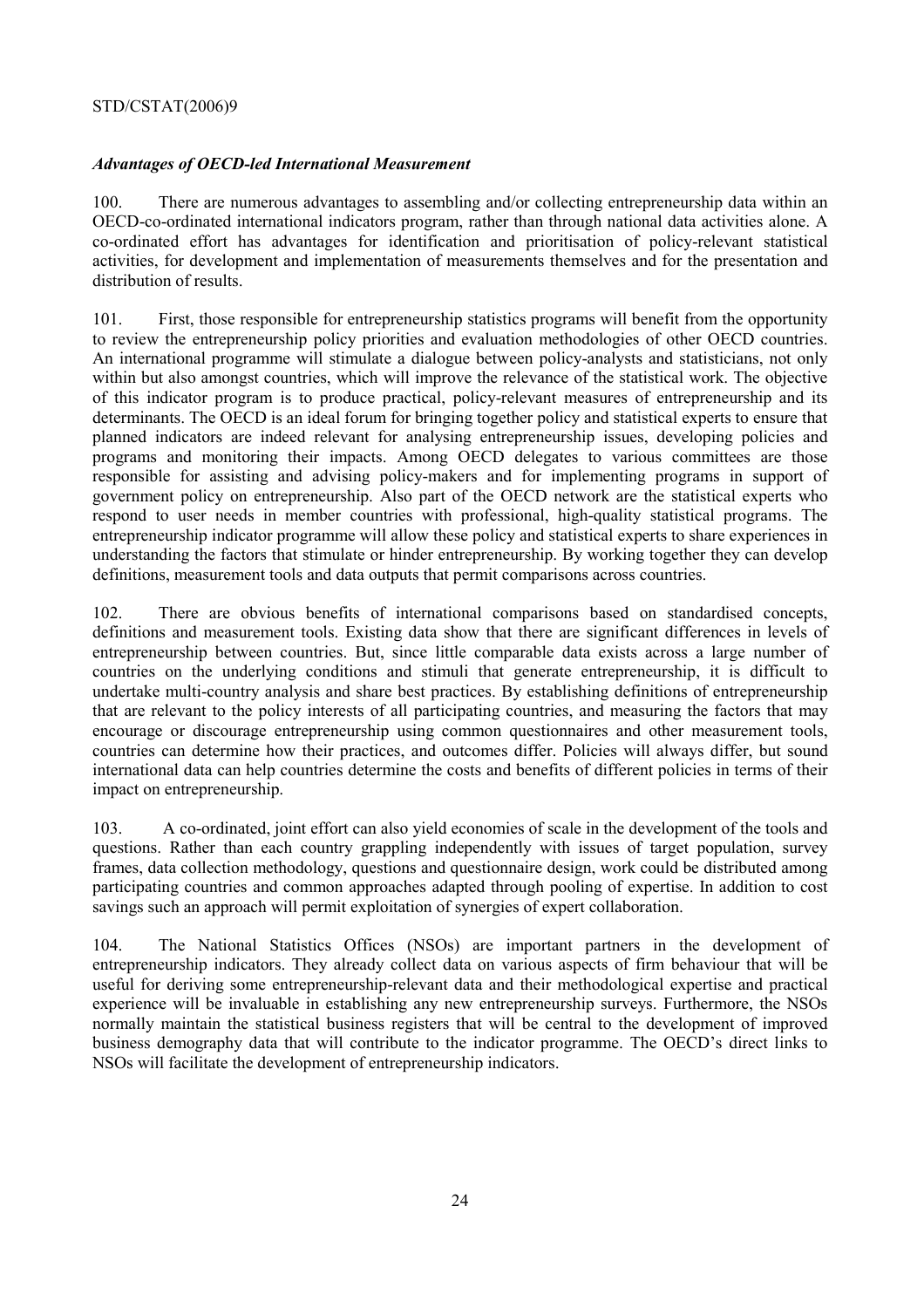# *Priority Topics for New Data Collection*

105. The precise information to be collected through a Pilot Survey will be determined by the Entrepreneurship Indicators Steering Group and the participants in the program. In exchanges through a network of academic and government analysts, however, certain common themes have already emerged. The topics that are highest priority for the countries that have expressed interest in Phase II include high growth entrepreneurship, financing, innovation, use of ICTs and other technology, and entrepreneurship education. Also of interest is the impact of administrative and regulatory environment on both the creation and growth of firms. While many users are seeking coherent international data, a number of analysts have noted the paucity of regional or local data as well.

106. The notes below illustrate why topics such as the characteristics and determinants of high growth firms and the financing of entrepreneurship and SMEs are among the priority areas for improving entrepreneurship data.

#### *High Growth Firms*

107. There are still debates about the contribution of new firm entrants to net employment growth but there is little disagreement about the fact that a relatively small proportion of firms that are growing rapidly account for the majority of new jobs. The Canadian Growth Firms Project, for example, showed that 2.7% of firms met the criteria for "leading growth firms" and they accounted for 60% of job growth between 1997 and 2000.<sup>17</sup> Naturally, governments are particularly interested in this category of firms and want to understand determinants of and obstacles to, high growth. But while there are numerous examinations of high growth firms throughout OECD countries, there is no agreement whatsoever on just what high growth means. What are the appropriate metrics and thresholds to measure growth? Many studies focus solely on growth in employment, often because it is more readily available on business dynamics databases than other suggested measures such as payroll, sales, revenue, profit, or productivity.

108. To date, many studies have been limited to identifying the number of growth firms and their contributions to growth, measured in terms of employment or some other metric. Policy makers wish to go beyond this basic analysis to understand the characteristics of the firms, and perhaps the entrepreneurs, as well as the determinants of growth.

109. The United States is often viewed as the epitome of entrepreneurship with high rates of new firm creation and more young, large firms than other countries. But some comparisons show that the start-up rate is not all that different across countries, while growth performance after start-up is. The OECD (Scarpetta 2002) found that US firm entrants were smaller than their European counterparts but, once over the initial start-up phase, they expanded rapidly while European firms remained small. Figure 1 compares US start-up rates to those of a number of European countries, while Figure 2 compares the distribution of SMEs by size class in the US and Europe. While the size classes presented are different in the two pie charts they nonetheless reveal that Europe has a much higher proportion of micro firms (under 9 or 10 employees, and a much smaller proportion in all size classes above that.

<sup>17.</sup> Growth Firm Workshop Synopsis, Industry Canada, Sept 29, 2004.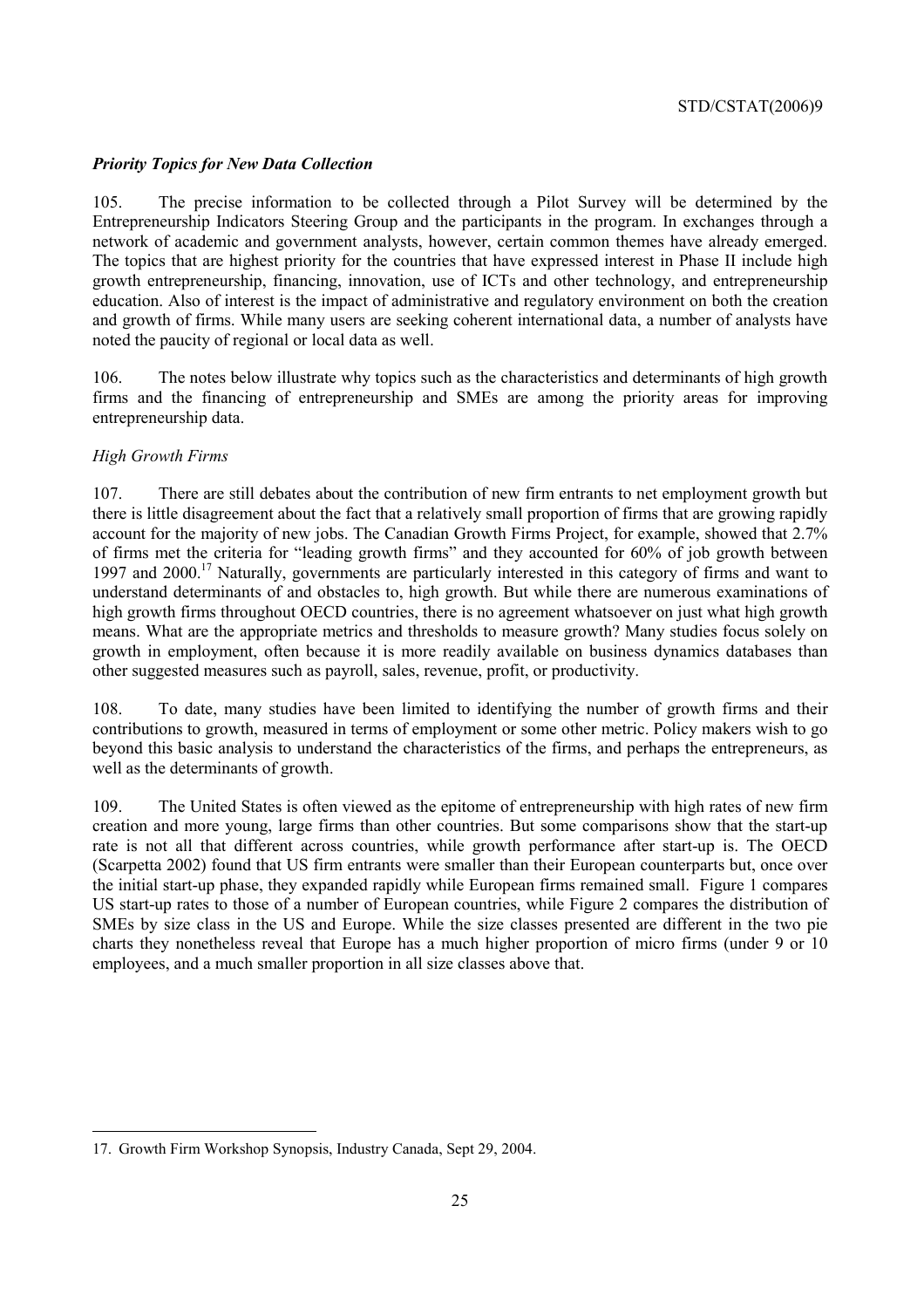

**Figure 2. A Comparison of US and European Business Start-Up Rates** 

**Sources** United States – Firm Size Data – Small Business Administration.

EU Mean – Mean start-up rate for the European countries shown.<br>Other countries – Eurostat (The full Eurostat data set includes several other countries, but only those for which data are available for at least three of the above years are shown).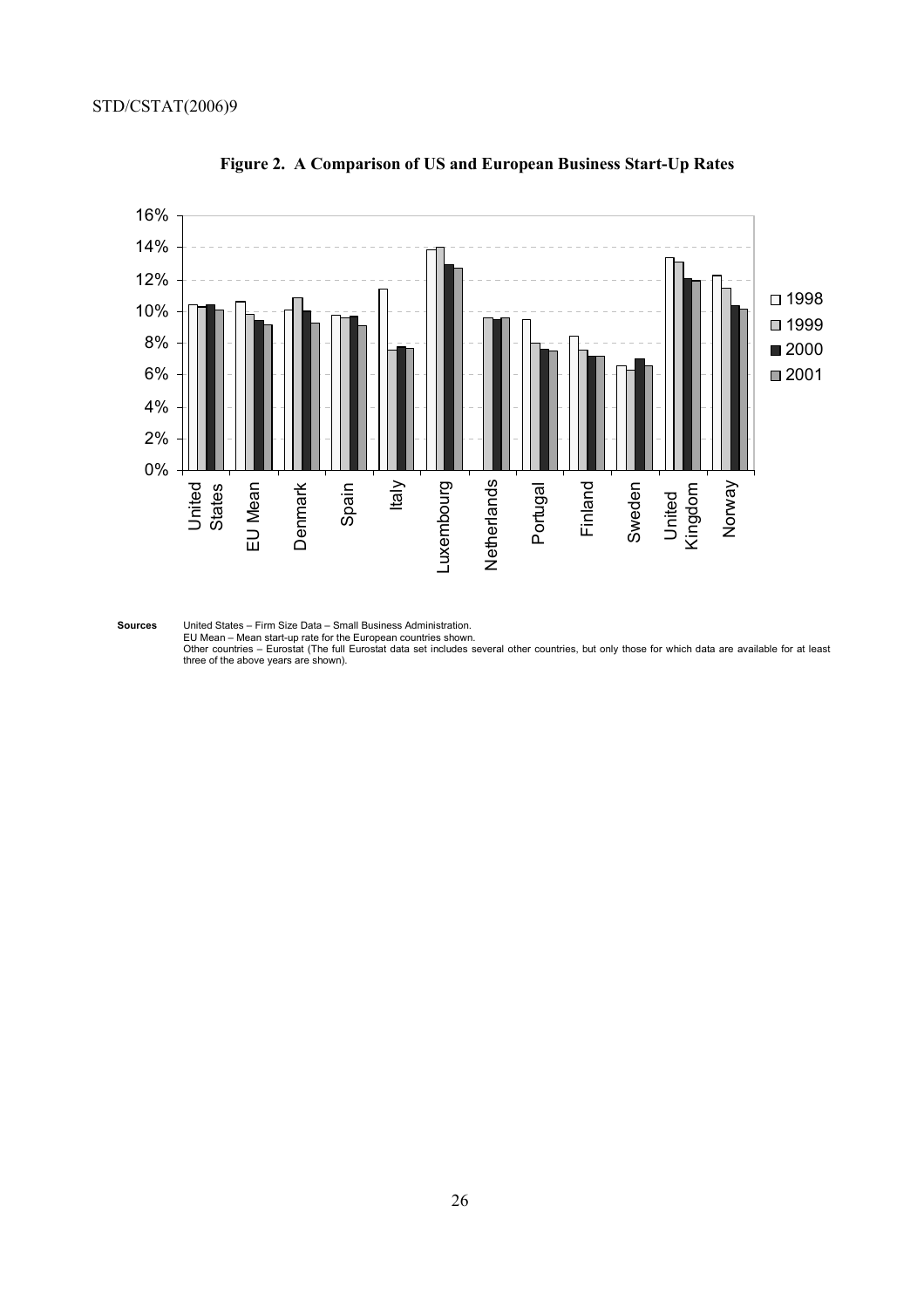

**Figure 3. Share of Business Firms by Size Class, United States and Europe** 

110. Since firm growth rates vary considerably across countries an international comparison of factors and results is very much of interest to those designing policies and programmes. It will be important, though, to ensure that any data collected on high growth firms and their entrepreneurs is matched with data on the non-high growth firms to permit meaningful analysis.

#### *Financing of Entrepreneurship and SMEs*

111. Since SMEs comprise 95% or more of all companies across OECD countries, it is not surprising that financing of entrepreneurship and SMEs continues to be a focus of attention of SME lobby groups, government policy analysts, academic researchers and other stakeholders. Yet, it appears to be an area conventional wisdom has been challenged in a number of cases. In Canada, concerns about bank financing of SMEs let to a major government effort involving statistical data collection and policy analysis. The ìSME Financing Data Initiativeî showed that 82% of SMEs obtained the financing they sought in 2000. That proportion dropped to 74% in 2001, a year of much slower economic growth. Only 23% of Canadian SMEs requested debt financing in 2000, though that proportion varied by size of firm with larger SMEs more likely to request debt.<sup>18</sup> Similar finding were evident from recent studies for the UK and for the EU

<sup>18.</sup> Statistics Canada, "Financing of Small and Medium Enterprises", The Daily, January 15, 2002.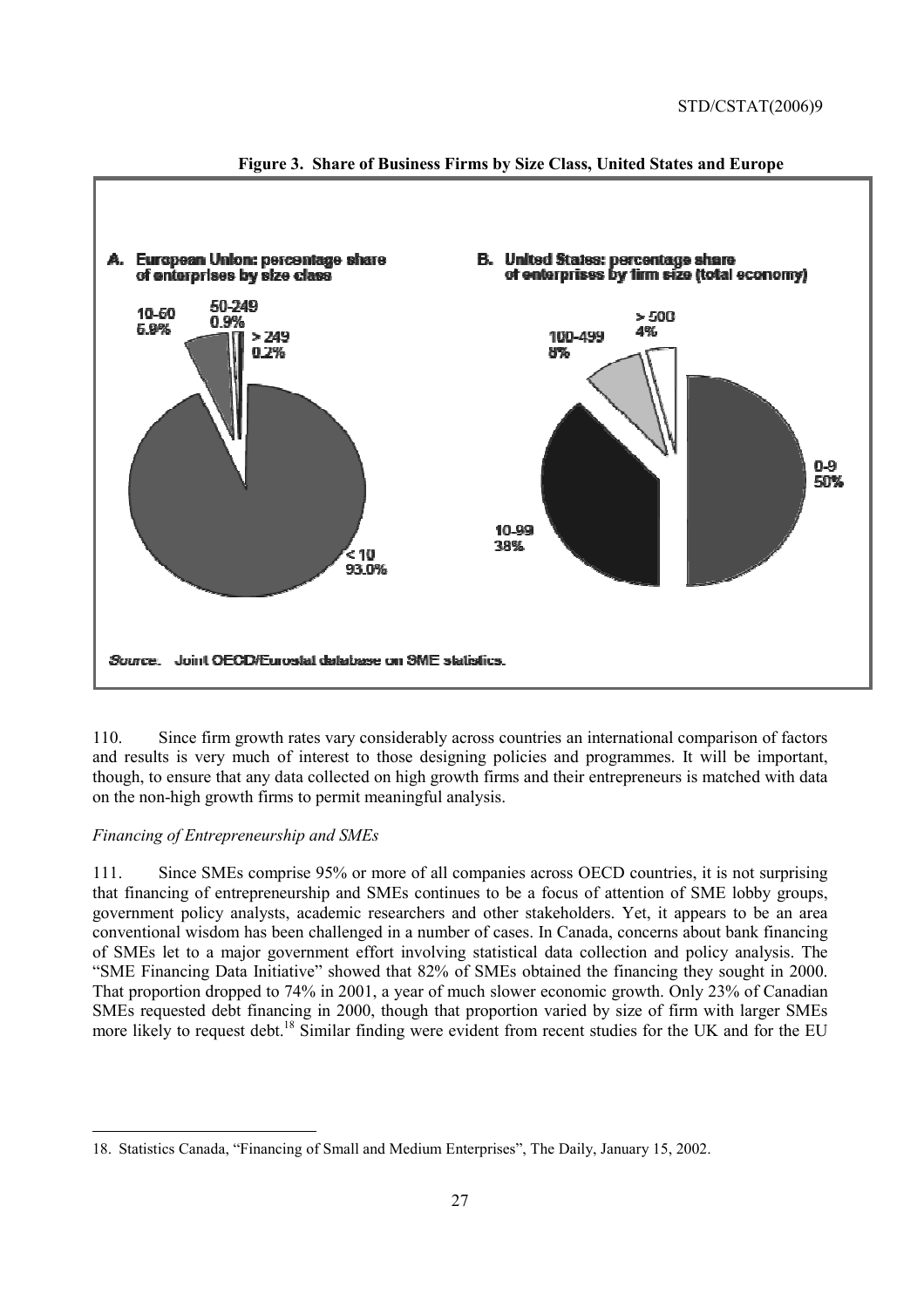as a whole, though in both cases questions were raised about differential rates of successful access to financing by gender and by ethnic group.<sup>19</sup>

112. Given the apparent success of entrepreneurs in obtaining debt financing, in at least some OECD countries, questions have turned from supply of debt financing to demand. Why is it that entrepreneurs and SMEs make little use of debt financing and would greater use of debt financing have an impact on the evolution and growth of entrepreneurial firms? what affects the capacity of firms to access and use debt financing?

113. A survey of both OECD and non-OECD countries, undertaken by the WPSME for the Global Conference On SME Financing in Brazil, also revealed that government officials in most OECD countries felt that there was not a significant gap in debt financing for SMEs. However, financing difficulties for SMEs were more evident among the non-OECD countries and in all cases detailed data for analysis and international comparisons were largely unavailable. The preparatory work done for that Global Conference has underscored the dearth of international data on SME and entrepreneurship financing and called for the OECD to address the situation.

114. Since many OECD countries are particularly interested in boosting the number of high growth entrepreneurs, there is growing interest in equity financing and questions about why equity financing rates seem to vary across countries. The role of venture capital and other forms of financing, in stimulating entrepreneurship and firm growth has been of particular interest. Many countries feel that they must develop venture capital markets in order to rival American firm growth records. Studies have often noted that the lack of established venture capital markets is one reason why European countries sometimes show high rates of star-ups but lag behind the USA in firm growth. But, in the U.S., only 17% of venture capital goes into companies that are in the early stages of development; most venture capital goes into expansion phase or later stage firms. Also, most firms on the Inc. list of 500 fastest growing firms did not get venture capital.<sup>20</sup>

115. The WPSME Survey also revealed a lack of comparable data on venture capital across countries. There is a need to establish standard concepts and definitions and collect data on a consistent basis to permit international comparisons and analysis.

# *Summary*

116. A number of countries have led the way with measures of entrepreneurship and its determinants but consultations and research have revealed a lack of detailed data for international comparisons and analysis. The OECD provides an ideal forum to bring together existing data and help develop new data in a consistent and comparable manner. The OECD has received strong support for developing better data on entrepreneurship and SMEs both from the OECD community and outside organisations and researchers. The Statistics Directorate will proceed with the development of an international program of entrepreneurship indicators a program in collaboration with other international bodies as well as with the national statistical organisations. As outlined in this Paper, establishment of an Entrepreneurship Indicators Steering Group will be the first action in the step-by-step approach to development of better entrepreneurship data.

<sup>19.</sup> Eurobarometer, "SME Access to Finance; Executive Summary" European Commission, Directorate-General for Enterprise and Industry, October 2005; and Fraser, Stuart, "Finance for Small and Medium-Sized Enterprises; A Report on the 2004 UK Survey of SME Finances", Warwick Business School, 2005.

<sup>20.</sup> Carl Schramm, Foreign Affairs, Vol 83, No. 4.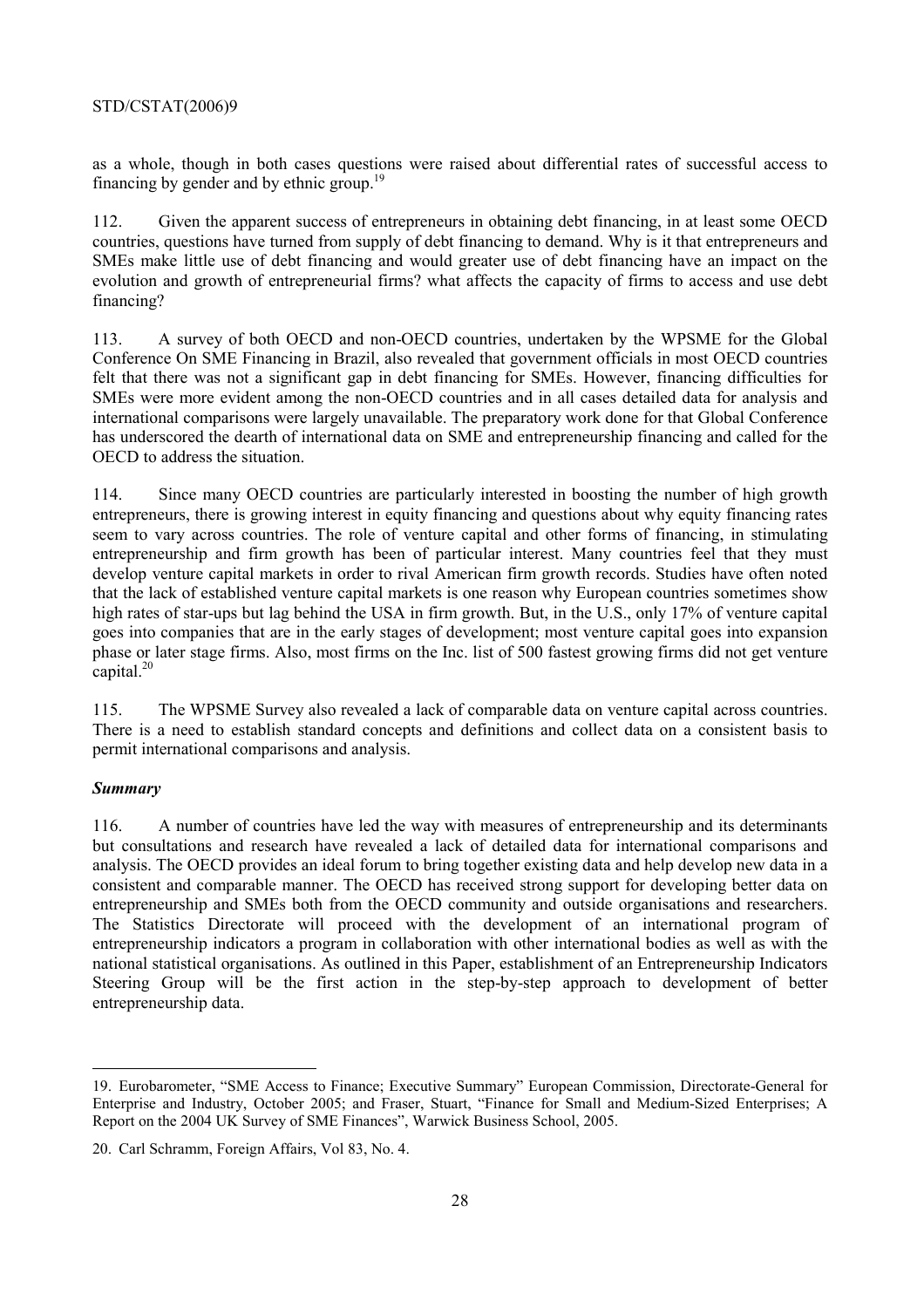#### **ANNEX 1. POSSIBLE ENTREPRENEURSHIP INDICATORS**

Which indicators will constitute the "ideal" package of international statistical measures on entrepreneurship? The ideal list is not simply everything everyone would possibly want to know about entrepreneurship. Rather, it will reflect a balance of what is useful and what is measurable. The ultimate list should comprise indicators that can feasibly be collected or otherwise quantified, at some point, and that will have real value in assisting countries to plan and evaluate their entrepreneurship policies and programs. Also, for an international "scoreboard", such as this OECD exercise, the ideal list should focus on those indicators that are useful for comparisons across countries.

Despite the above, it is important to be somewhat visionary in considering entrepreneurship indicators. We should not restrict ourselves to measures that we know are easily collectable or producible today. Improvements to existing databases may well allow production of useful, comparable data in the future that seems impossible today. ALSO, we donít really know yet what influences entrepreneurship. We need to establish measures, encourage research and, eventually, refine work based on empirical work.

In order to establish the appropriate list, however, it is useful to begin with a more-extensive list of conceivable measures and a framework for understanding what the indicators mean, how they interact and which are useful. Then we begin with a more comprehensive shopping list. From this list we will pare down, using input from users and from those bearing the costs of data collection, in order to obtain a framework of indicators that contains useful, relevant and feasible data that also represents sufficient value to warrant the costs of creation and maintenance.

The OECD's framework of entrepreneurship indicators will consist of data from a variety of sources. Existing data from national statistics offices, based on both surveys and administrative records will be exploited wherever possible. However, the number of indicators that can be produced using existing data, are limited as the same data must exist for numerous countries and some harmonisation of definitions and methodologies of the national data sets must either have already taken place, or be feasible in the relatively short term. For example, it should be possible to include relevant labour market data that have already been harmonised across most OECD countries and that are easily accessible on OECD databases. Also, there has been some promising work done on harmonisation of business register data for many EU countries, through the Eurostat Business Demography Project. Work at the OECD has examined the feasibility of enhancing the comparability of register-based business start-up data across both EU and non-EU countries as well.

New, standardised data collection across all countries participating in the Entrepreneurship Indicators Programme will constitute a second source of entrepreneurship indicators. The target populations for such a survey could be both firms and households though it is likely that firm surveys will be a more effective means of obtaining data relevant to the study of entrepreneurship.

Finally, other, non-official sources of entrepreneurship data will be considered for inclusion in the entrepreneurship indicators. It will be critical to ensure that data quality meets OECD standards.

#### *Categories of Indicators*

The eventual system of OECD entrepreneurship indicators will be presented in relation to a policy framework that will be elaborated with the assistance and involvement of OECD countries through the processes discussed in the Report itself. The list below is presented simply to illustrate a range of possible indicators across a wide variety of policy areas. These have been grouped in a structure that borrows loosely from the policy frameworks elaborated by Lundstrom and Stevenson and by FORA.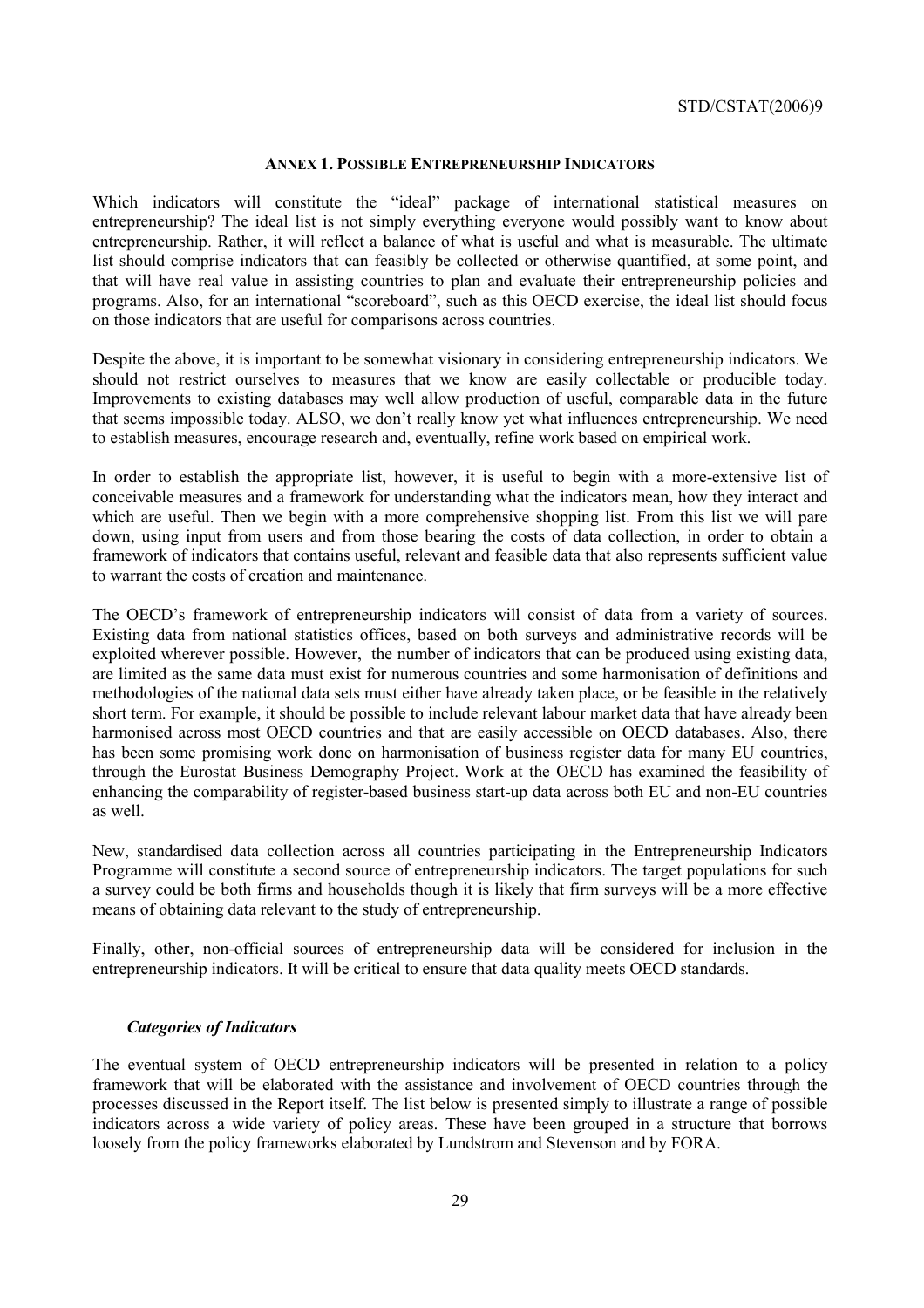An OECD system of entrepreneurship indicators would contain only a subset of this total list. In many cases, quantifiable indicators don't vet exist for the items listed and it would be difficult to establish measures that meet the OECD quality criteria. At the same time, the list is not comprehensive; deliberations with country representatives will generate other suggested indicators. Furthermore, the system of indicators will evolve and improve as analysts and researchers work with international data and develop a better understanding of the entrepreneurial process.

**I Entrepreneurship Performance Indicators** - These indicators measure how a country is performing in terms of entrepreneurship. They pertain to the amount or rate of entrepreneurship and measure the outcome of the outcome of the entrepreneurship process

- Rate of new firm start-ups (e.g. new firms/population of active existing firms)
- Rates of individual entrepreneurial activity (new entrepreneurs/population)
- Business churn ((rates of the total dynamic of entry and exit)
- Rate of self-employment (self employment/labour force)
- Business ownership rate (Number and/or rate of employer business owners
- Measures of business volume (turnover) of new firms, self-employment, owner firms
- Survival rate for new businesses
- Rate of high-growth (and/or innovative) firms
- Measures of reactivations, revivals and/or resumptions
- Number of SMEs and importance of SMEs in total economy
- Share of employment in SMEs
- Distribution of firms by age (proportion of young firms)
- Measures of non-market or social entrepreneurship

**II Entrepreneurship impact Indicators** – These indicators measure the impact or outcome of entrepreneurship

- Employment creation by SMEs or start-ups
- Turnover of young or new or high-growth firms
- Level of exports by young/new firms
- Contribution of firms to productivity growth by size, age, etc.

**III Determinants of entrepreneurship** – These are the indicators that measure various aspects of the conditions and qualities that stimulate, support or perhaps deter entrepreneurship. Understanding these conditions is key to ensuring that a country's policies are conducive to the kind of entrepreneurship, and the resulting impacts of entrepreneurship, that are sought.

#### **(i) Factors relating to entrepreneurship opportunities**

#### **Entry Barriers**

- Barriers to competition
- Degree of Public ownership
- Degree of Public involvement in business operations

#### **Technology infrastructure and support**

- University/industry research collaboration
- Technological cooperation
- Measures of technology transfer data
- Broadband access
- Patent system
- R&D data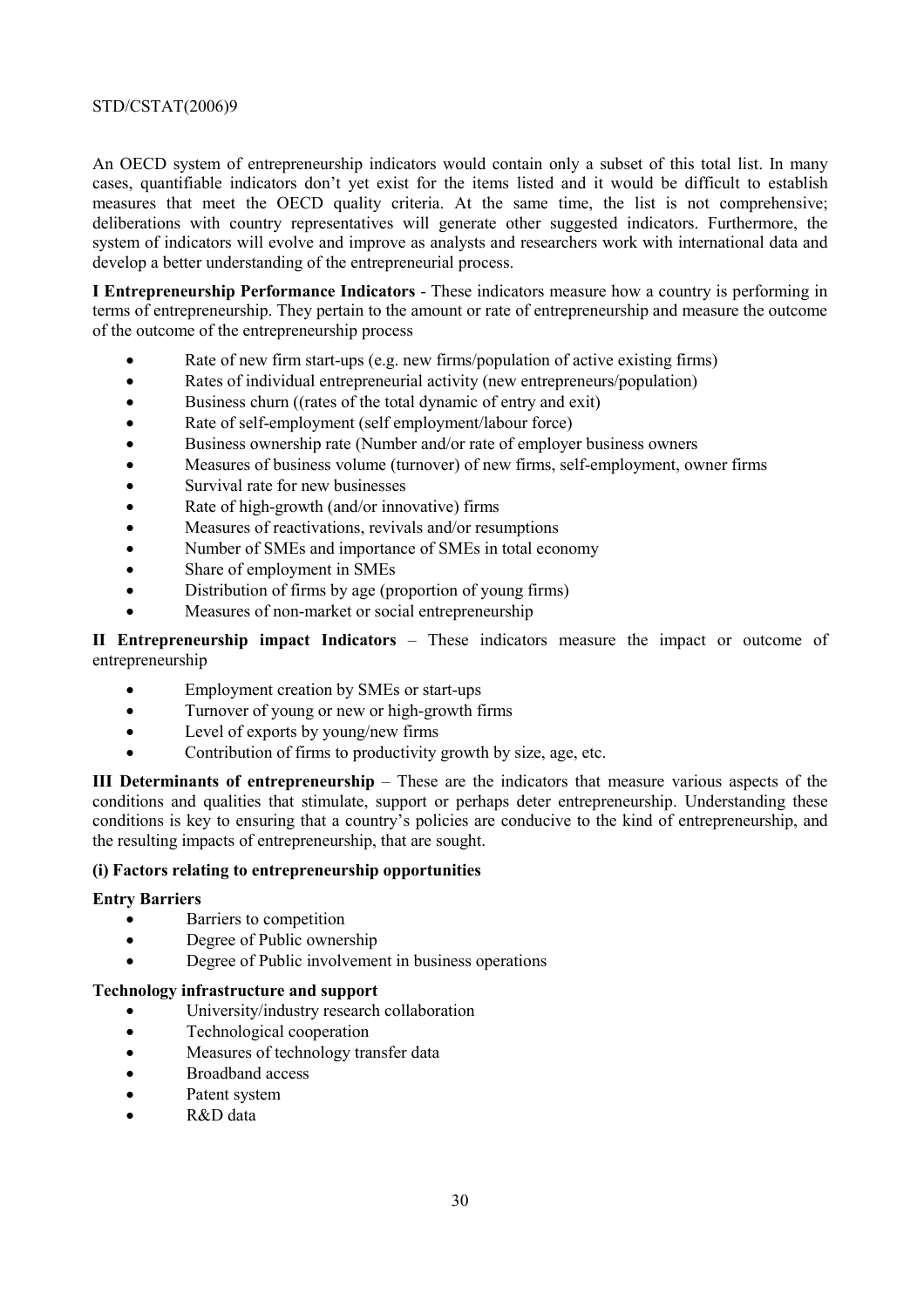#### **Access to Foreign Markets**

- Export propensity of new and/or small firms
- Comparative measures of export credits and insurance

#### **(ii) Factors Relating to Access to Capital**

- Measures of access to debt financing
- Costs of debt financing by firm size and age
- Comparative indicators of wealth and bequest taxes
- Existence and nature of business angel financing
- Size and performance of Venture Capital markets
- Capital Taxes
- **Stock Markets**

#### **(iii) Factors Relating to Entrepreneurs and the Supply of Entrepreneurial Ability**

- Socio-demographic characteristics of entrepreneurs
- Education and experience of entrepreneurs
- Availability and quality of business and entrepreneurship education
- Restart Possibilities
- Availability and quality of public and private entrepreneurship support infrastructure

#### **(iv) Factors Relating to the Entrepreneurship Environment (Incentives)**

- Personal income tax
- Business tax and fiscal incentives
- Characteristics of new firms (coupled with measures of growth or success)
- Social security incentives and/or deterrents
- Administrative burdens
- Product market regulations
- Compliance burden: regulatory burden,
- Labour market regulations
- Bankruptcy protection and restart possibilities
- Protection of investors and business interactions
- Barriers to exit of firms

## **(v) Factors Relating to the Entrepreneurship Climate and Culture**

- Attitudes towards entrepreneurs, business owners, risk
- Desire for business ownership or self employment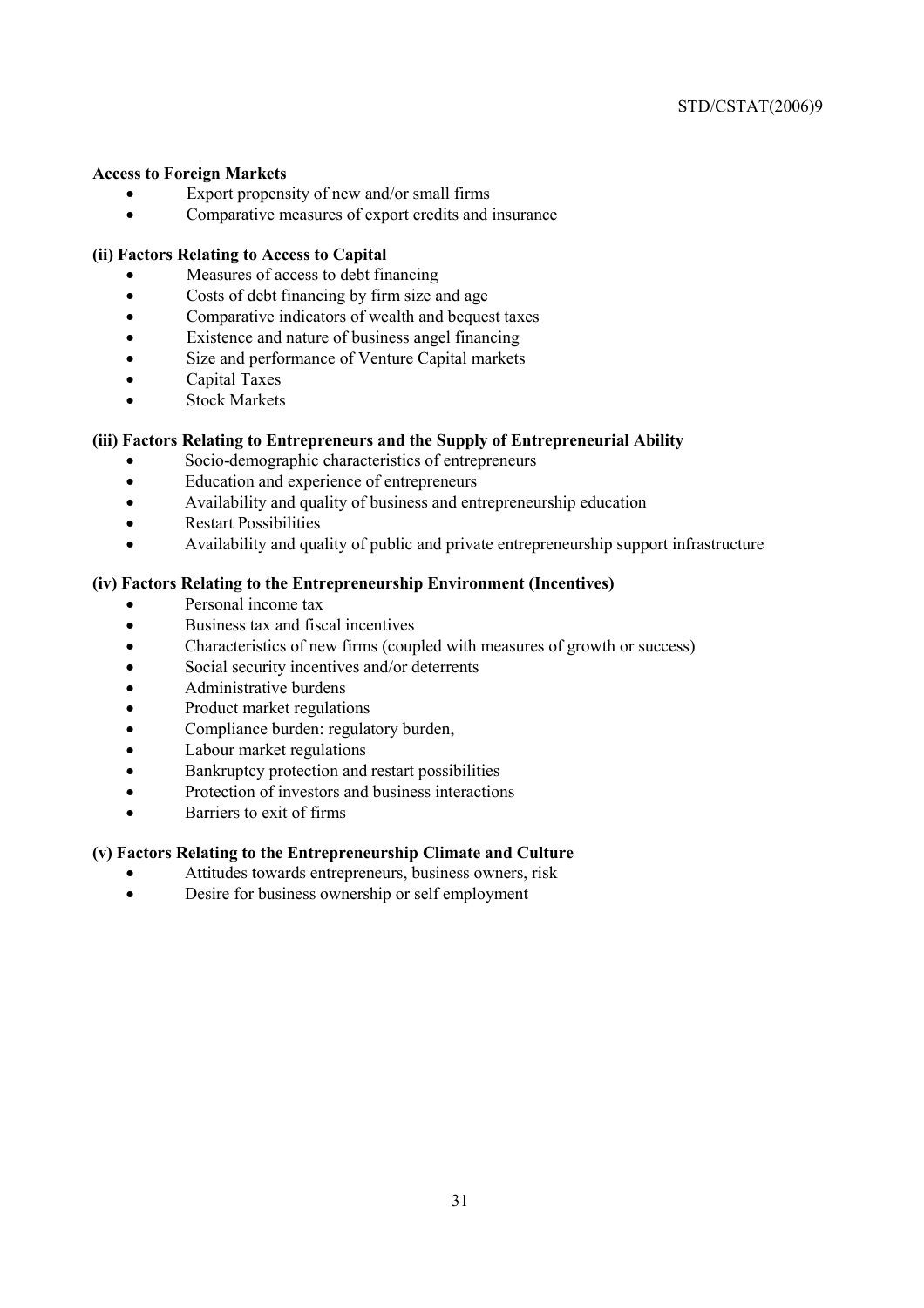#### **ANNOTATED BIBLIOGRAPHY**

- Acs, Z., Arenius, P., Hay, M. and Minniti, M. (2004), "Global Entrepreneurship Monitor, 2004 Executive Report", Global Entrepreneurship Monitor, Babson College, and London Business School.
- Ahmad, Nadim, (2006), "A Proposed Framework For Business Demography Statistics", Internal Working Paper, Statistics Directorate, OECD, March 2006.
- Audretsch, DB, Santarelli E and Vivarelli, M. (1999), "Start-Up Size And Industrial Dynamics: Some Evidence From Italian Manufacturing", International Journal of Industrial Organization 17 (7), pp. 965-983.
- Audretsch, D. and Thurik, R. (2001a), "Linking Entrepreneurship to Growth", STI Working papers 2001/2, OECD, Paris.
- Audretsch, D. B. (2002), "Entrepreneurship: A Survey of the Literature", prepared for the European Commission, Enterprise Directorate.
- Autio, E. (2005), "Report on High-Expectation Entrepreneurship" Global Entrepreneurship Monitor, Babson College, and London Business School.
- Bartelsman, E. J., S. Scarpetta and F. Schivardi, "Comparative Analysis Of Firm Demographics And Survival: Micro-Level Evidence For The OECD Countries", OECD Economics Dept Working Paper, 2002.
- Birch, D. (1979), "The Job Generation Process", Department Of Urban Studies And Planning, Cambridge, MA: MIT press.
- Bygrave, W. (1989), "The Entrepreneurship Paradigm (II): Chaos And Catastrophes Among Quantum Jumpsî, Entrepreneurship, Theory And Practice **14** (2), pp. 2-30.
- Brusco, S. (1986), "Small Firms And Industrial Districts: The Experience Of Italy", In D. Keeble And E. Wever, New Firms And Regional Development In Europe, London, Kroom Helm, pp. 184-202.
- Casson, M. (1990), "Entrepreneurship", International Library of Critical Writings in Economics. Vol. 13
- Casson, M. (2003), "The Entrepreneur-An Economic Theory", Edward Elgar Press (first edition 1982).
- Conway, P. (2005), "Product Market Regulation And Productivity Growth", OECD Economics Department Working Papers, Paris.
- Drucker, P. (1985), "Innovation and Entrepreneurship", Butterworth-Heinemann.
- European Commission, (2003), "Green Paper, Entrepreneurship in Europe", Brussels.
- European Commission, (2003) "The Summary Report, The Public Debate Following the Green Paper on Entrepreneurship In Europe", Brussels.
- European Commission, (2004), "Action Plan: The European Agenda for Entrepreneurship", Brussels.
- Eurostat (2004), "Business Demography In Europe- Results For 10 Member States And Norway", European Commission, Luxembourg.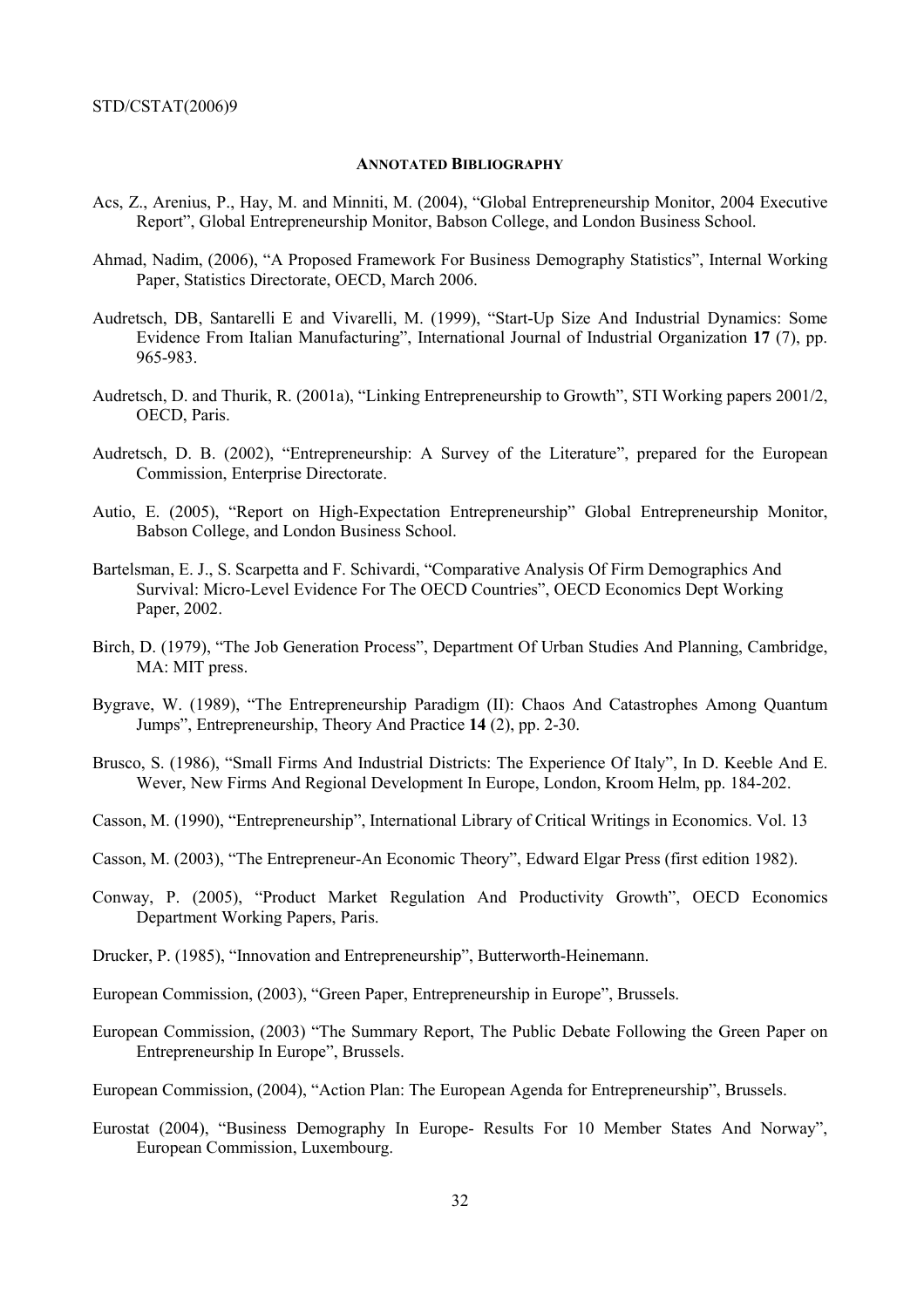- Gartner, W. (1989), "Who is an entrepreneur? is the wrong question", Entrepreneurship, Theory And Practice, Summer: pp. 47-68.
- Hébert, R., Link, A. (1989), "In Search Of The Meaning Of Entrepreneurship", Small Business Economics **1**, pp. 39-49.
- Iversen, J., Jørgensen, R., Malchow-Møller, N., Schjerning, B. (2005), "Defining And Measuring Entrepreneurshipî, Discussion Paper 2005-17, CEBR- Center for Economic and Business Research
- Karlsson, C., Friis, C., Paulsson, T. (2004), "Relating Entrepreneurship To Economic Growth", CESIS/JIBS, Forthcoming Paper in "The Emerging Digital Economy: Entrepreneurship, Clusters and Policy", Springer-Verlag, Berlin (2005). Editors: B. Johansson, C. Karlsson & R.R. Stough.
- Kauffman Foundation (2004), "State Entrepreneurship Policies and Programmes", Ewing Marion Kauffman Foundation.
- Knight, F. (1971), "Risk, Uncertainty And Profit", University of Chicago, Chicago (1st edition 1921).
- Knight, K. (1967), "A Descriptive Model Of The Intra-Firm Innovation Process", Journal of Business of the University of Chicago, Vol 40.
- Langlois, R. (1991), "Schumpeter And The Obsolescence Of The Entrepreneur", Working Paper 91-1503. University of Connecticut. 13.
- Lundström, A. and Stevenson, L. (2001), "Entrepreneurship Policy For The Future", Stockholm: Swedish Foundation for Small Business Research.
- Lundström, A. and Stevenson, L. (2002), "On The Road To Entrepreneurship Policy", Stockholm: Swedish Foundation for Small Business Research.
- Lundström, A. and Stevenson, L. (2005), "Entrepreneurship Policy: Theory and Practice", International Studies in Entrepreneurship, Springer, 2005.
- Marshall, A. (1890), "Principles of Economics", Reprinted in 1997, Prometheus, UK.
- Mata, J. (1994), "Firm Growth During Infancy", Small Business Economics, 6(1), pp. 27-40.
- Michelsen, V.N. and Hoffman, A. (2005), "A General Policy Framework For Entrepreneurship", Ministry of Economic and Business Affairs- Division For Research and Analysis (FORA)
- Nolan, A. (2003), "Entrepreneurship and Local Economic Development", OECD, Paris.
- OECD, (1997), "Globalisation and SMEs" vol. 1&2, Paris.
- OECD, (1998) "Fostering Entrepreneurship And Women Entrepreneurs In SMEs", Paris.
- OECD, (2001b), "Business Views On Red Tape: Administrative and Regulatory Burdens on SMEs", Paris.
- OECD, (2001a), "Drivers Of Growth", Paris.
- OECD, (2005), "SME & Entrepreneurship Outlook", CFE, Paris.